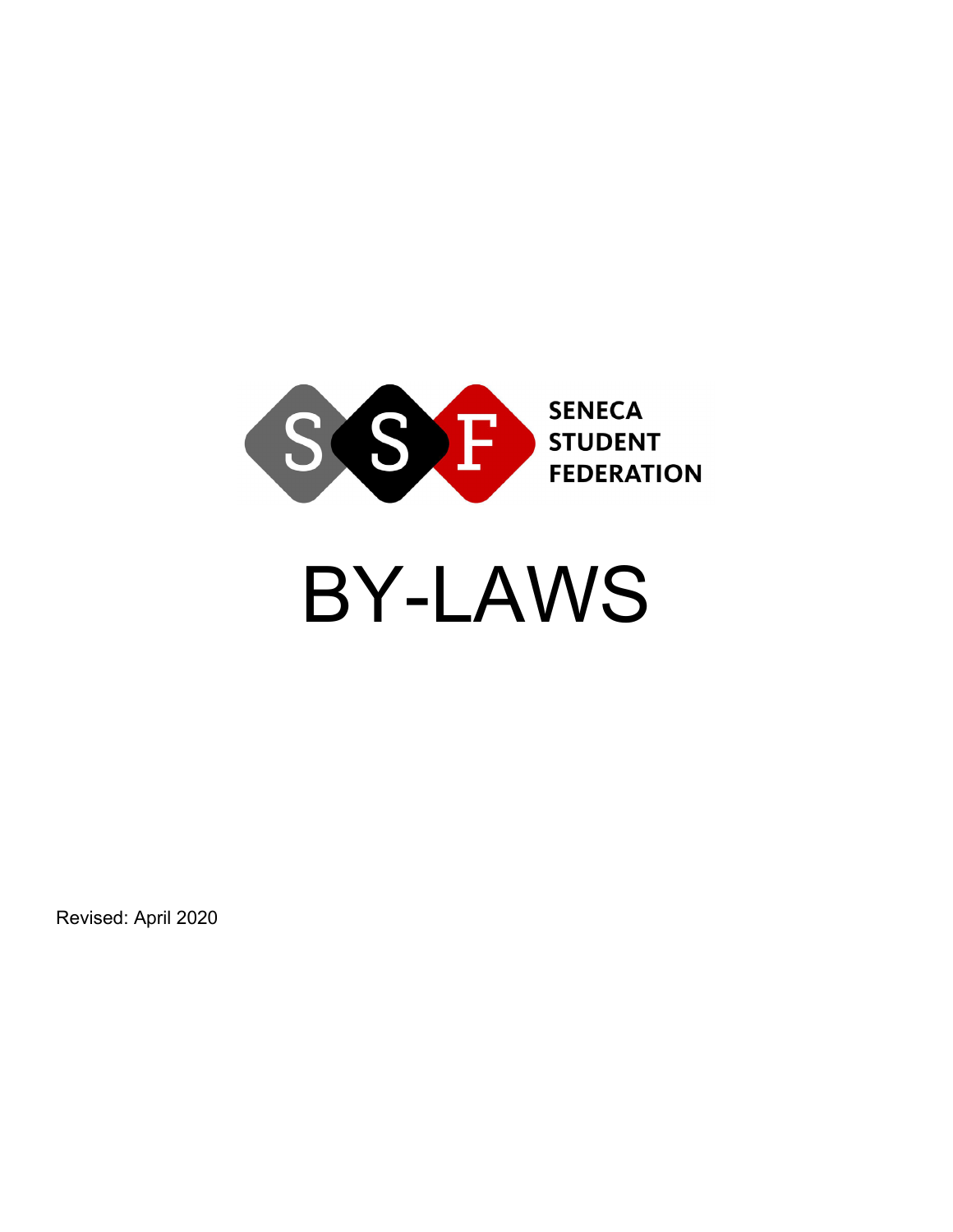# **BY-LAWS**

The by-laws governing the Seneca Student Federation Incorporated (S.S.F.) is a legal document dealing with the goals and objectives of the student governing body.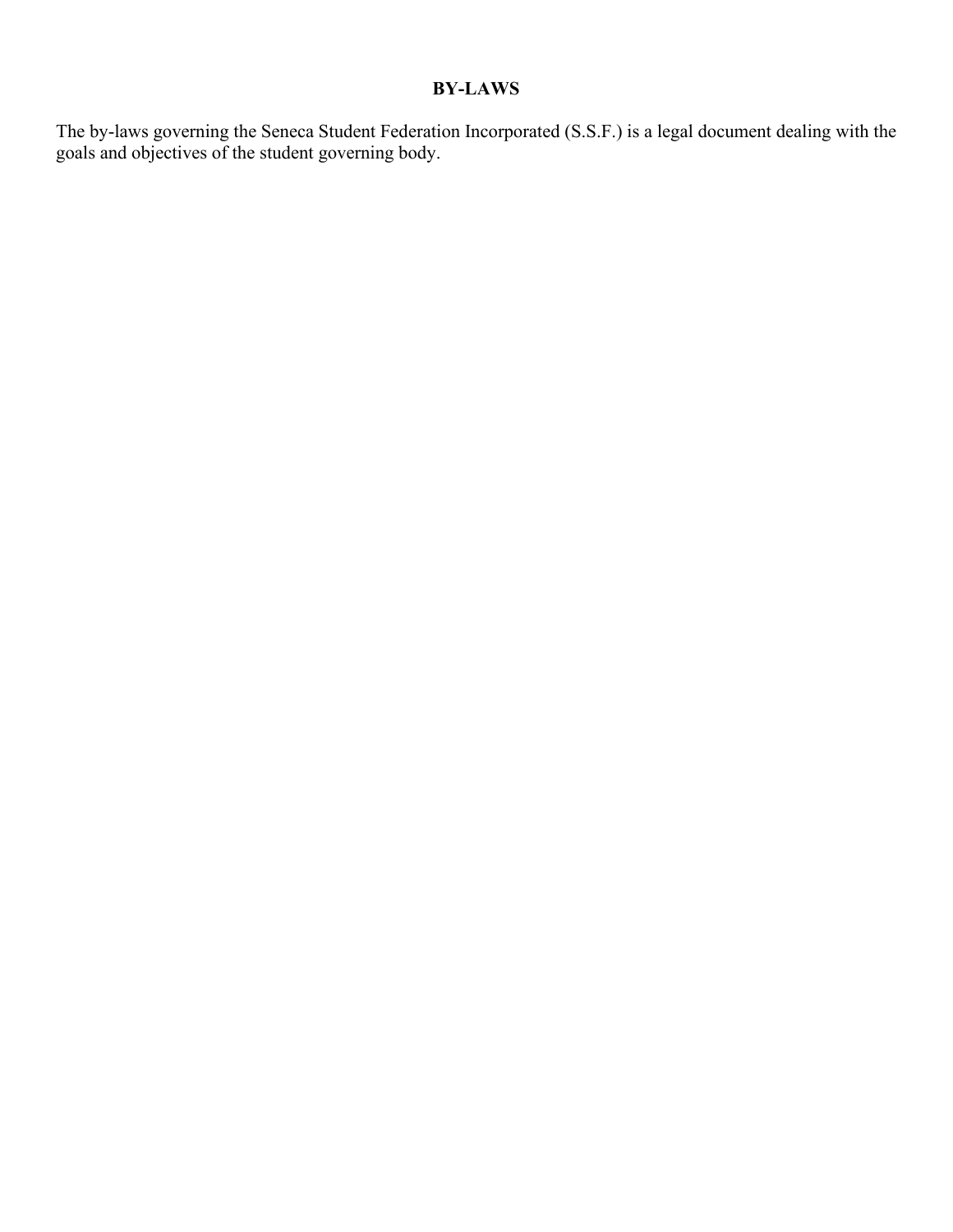# **TABLE OF CONTENTS**

| 1.  | <b>OBJECTS</b>                                                    | $\mathbf{1}$   |
|-----|-------------------------------------------------------------------|----------------|
| 2.  | <b>INTERPRETATION</b>                                             | $\overline{2}$ |
| 3.  | <b>HEAD OFFICE AND SEAL</b>                                       | $\overline{4}$ |
| 4.  | MEMBERSHIP OF THE S.S.F                                           | 5              |
| 5.  | MEETINGS OF THE MEMBERS OF S.S.F.                                 | 6              |
| 6.  | S.S.F. FEES                                                       | 9              |
| 7.  | <b>BOARD OF DIRECTORS</b>                                         | 10             |
| 8.  | <b>MEETINGS OF THE BOARD</b>                                      | 14             |
| 9.  | SENECA STUDENT FEDERATION CENTRAL LEVEL                           | 15             |
|     | 10. MEETINGS OF THE S.S.F.C.                                      | 17             |
|     | 11. LOCAL BRANCH COUNCILS                                         | 19             |
|     | 12. MEETINGS OF THE MEMBERS OF THE L.B.C.                         | 21             |
|     | 13. REMOVAL FROM OFFICE                                           | 22             |
|     | 14. INTERESTS OF BOARD OF DIRECTORS AND OFFICERS IN CONTRACTS AND |                |
|     | <b>ARRANGEMENTS</b>                                               | 23             |
|     | 15. INDEMNITY OF BOARD DIRECTORS, OFFICERS AND COUNCILLORS        | 24             |
|     | 16. ELECTIONS                                                     | 25             |
|     | 17. AFFILIATES                                                    | 26             |
|     | 18. COMMITTEES                                                    | 27             |
|     | 19. REFERENDA                                                     | 28             |
|     | 20. FISCAL YEAR                                                   | 29             |
|     | 21. FINANCIAL STATEMENTS                                          | 30             |
| 22. | BANKING, OPERATING BUDGETS AND SURPLUS/SHORTFALL                  | 31             |
|     | 23. EXECUTION OF INSTRUMENTS                                      | 32             |
|     | 24. REMUNERATION                                                  | 33             |
|     | 25. AMENDMENTS OF BY-LAWS                                         | 34             |
|     | 26. SUSPENSION OF THE RULES                                       | 35             |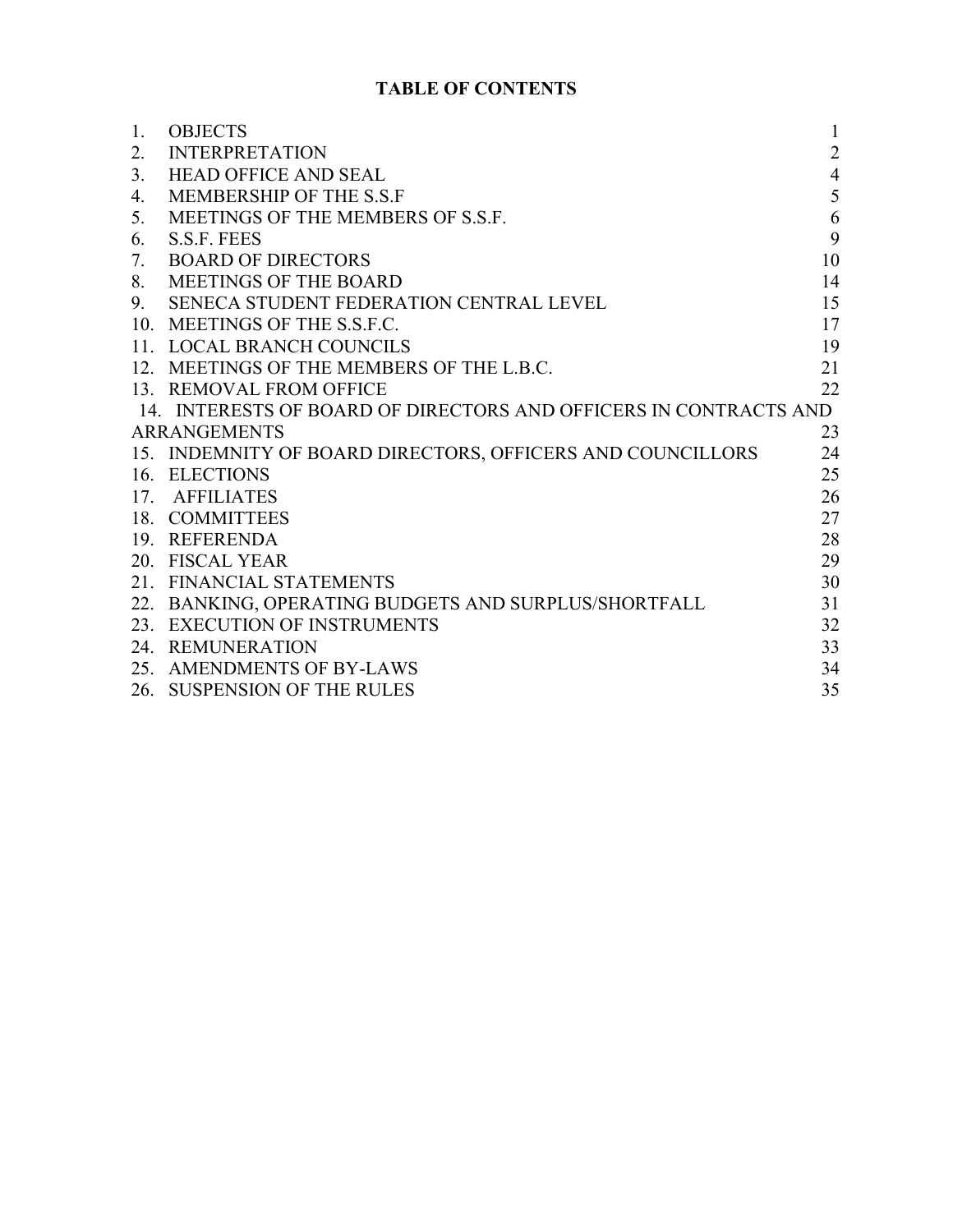# **BY-LAW NO. 1**

Being a by-law relating generally to the transaction of affairs of the

# **SENECA STUDENT FEDERATION INCORPORATED**

BE IT ENACTED AND IT IS HEREBY ENACTED as a by-law of the Seneca Student Federation Incorporated (hereinafter called the "Student Federation", the "Federation", and the "S.S.F.") as follows:

# **1. OBJECTS**

- 1.01 The objects of the S.S.F. as set forth in its Letters Patent are for convenience reproduced here. They are as follows:
	- (a) To represent the needs and interests of the student body of Seneca College of Applied Arts & Technology, (hereinafter referred to as "The College");
	- (b) To serve as a liaison between the students of the College and the College administration, faculty, staff, other Seneca College student associations and society as a whole;
	- (c) To provide the initiative for the promotion of cultural and social programs and the interests of all members of the corporation;
	- (d) To administer the rights of all members of the corporation in student matters regardless of race, ancestry, place of origin, ethnic origin, citizenship, creed, sex, marital status, family status, record of offenses, mental or physical disability, sexual orientation, political affiliation or union membership of the individual;
	- (e) To do all such things as are incidental or conducive to the attainment of the above projects.

PROVIDED, however, that it shall not be lawful for the corporation hereby incorporated directly or indirectly to transact or undertake any business within the meaning of the Loan and Trust Corporation Act.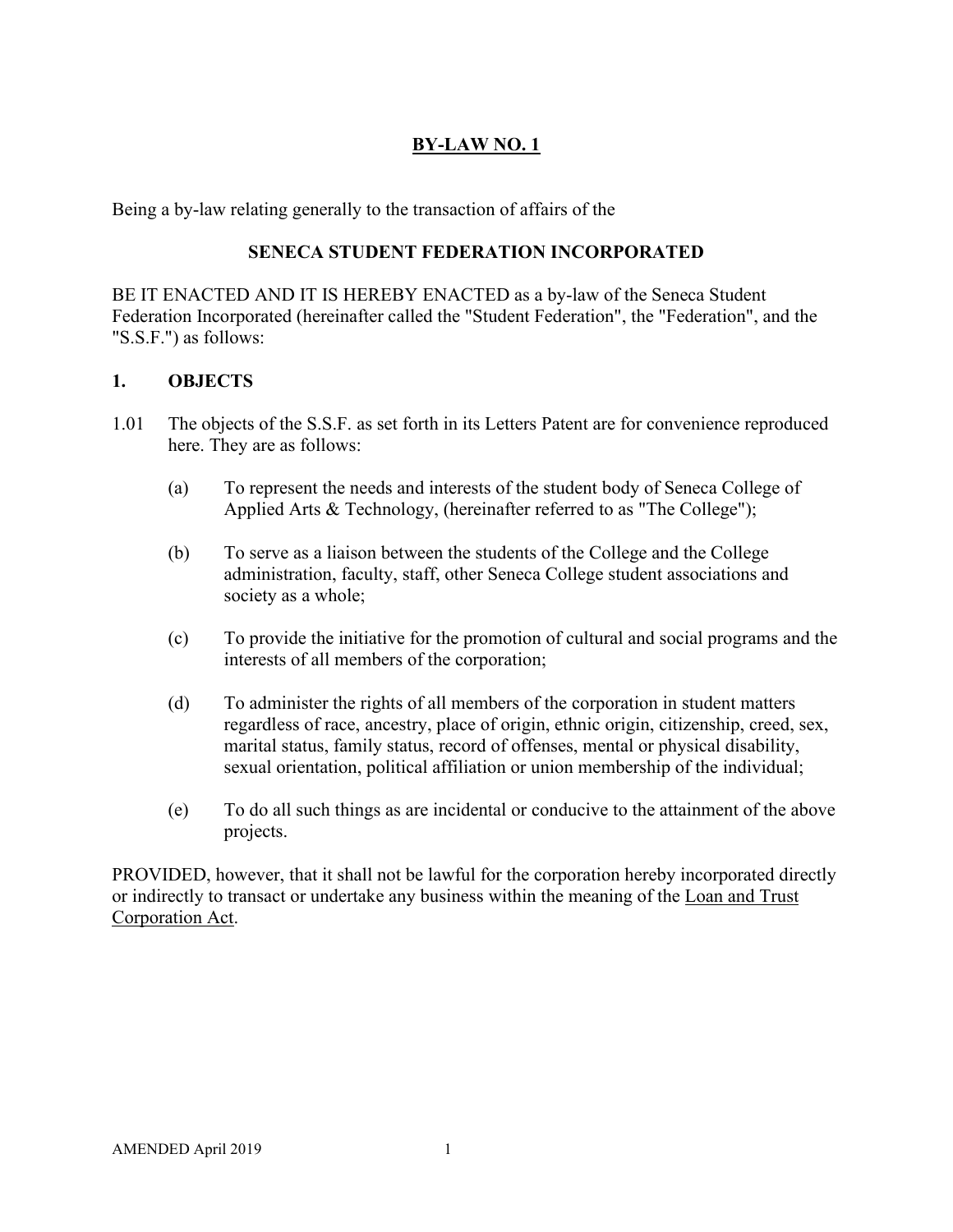#### **2. INTERPRETATION**

#### 2.01 Definitions

In this by-law and all other by-laws of the S.S.F., unless the context requires otherwise:

- (a) "The Act" means the Corporations Act R.S.O. 1990, Chapter 95 or any statute which may be substituted therefore, as amended from time to time;
- (b) All words used in this by-law and defined in the Act shall have the meanings given to such words in the Act;
- (c) "Academic Year" as to be used in this by-law shall be from September  $1<sup>st</sup>$  to August  $31<sup>st</sup>$ .
- (d) "Active Members" means those full-time, daytime students who have paid a student membership fee remitted to the S.S.F. by the College as outlined in the Activity Fee Agreement, and who are candidates for a diploma or certificate or degree from the College and are registered and studying under one of the program divisions existing from time to time at the College;
- (e) "Board" means the Board of Directors of the S.S.F.;
- (f) "Board of Governors" means the Board of Governors of Seneca College of Applied Arts and Technology;
- (g) "College" means Seneca College of Applied Arts and Technology;
- (h) The "S.S.F.C." means the Seneca Student Federation Council, also referred to as Central Council or Central, which is made up of the President and the four Local Branch Council Vice Presidents;
- (i) "Council" means Local Level Branch Council (L.B.C.) and no other groups of students may identify themselves as a Council;
- (j) "Cumulative GPA" means the GPA for all graded courses regardless of the term.
- (k) "Full-time" means post-secondary students as defined according to the Ministry of Advanced Education and Skills Development (M.A.E.S.D.) guidelines. Provided that in the event that such member has reduced course load that qualifies as fulltime, same shall be permitted hereunder.
- (l) "Grade Point Average (GPA)" means values calculated by dividing the total points earned by the total units of credits attempted. Points are calculated by multiplying the value earned by the units assigned.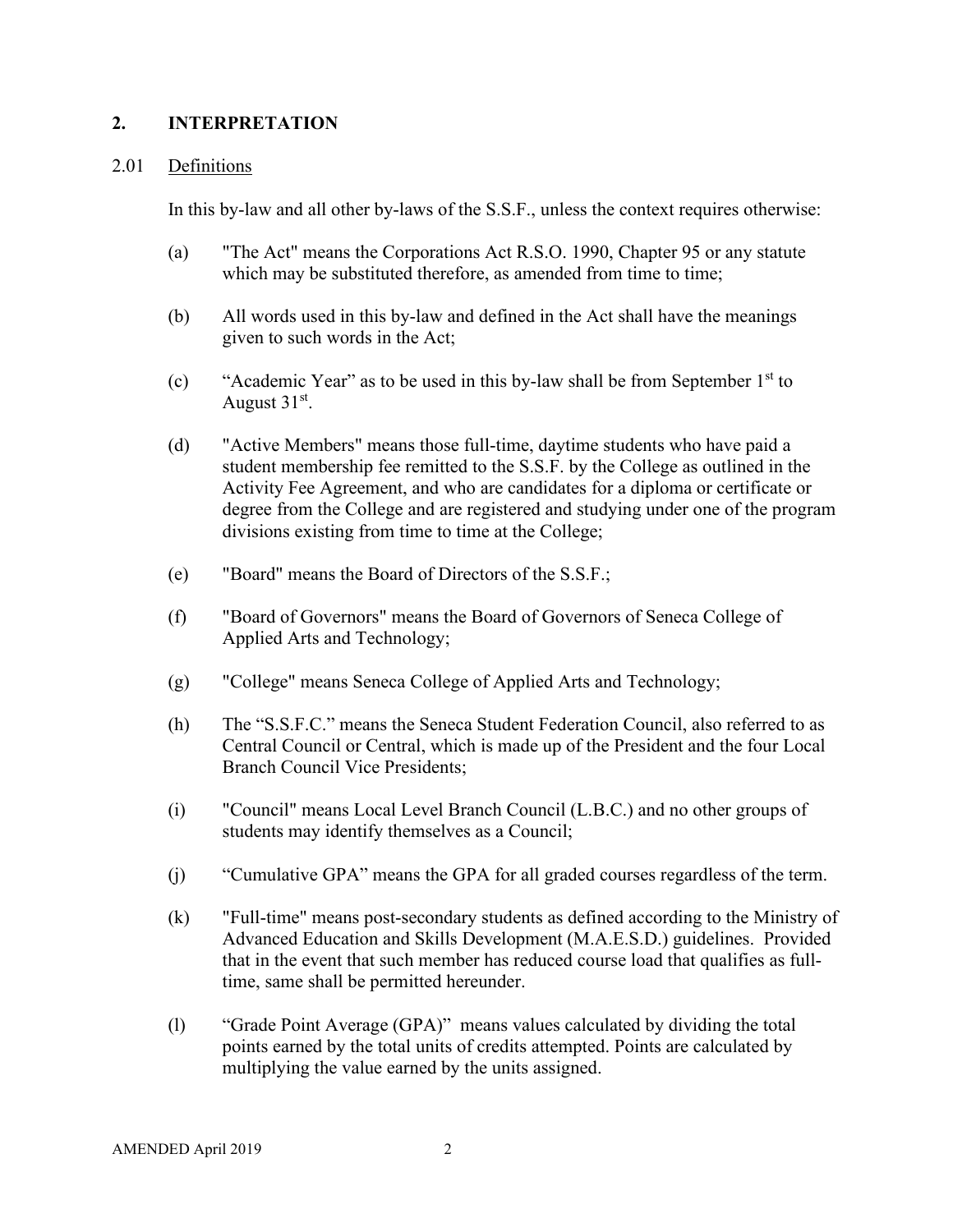- (m) "Indemnified" means paid for loss or damage;
- (n) "Letters patent" means the letters patent of incorporation of the S.S.F. as from time to time amended or restated;
- (o) "Person" includes individuals, bodies corporate, partnership, trusts and unincorporated associations;
- (p) "Prima facie" case is one where there is obvious consensus by a show of hands;
- (q) "Program GPA" means the GPA of all successfully completed graded courses required for a specific program.
- (r) Words importing the singular number include the plural and vice versa; words importing the masculine gender include the feminine and neutral genders, and vice versa.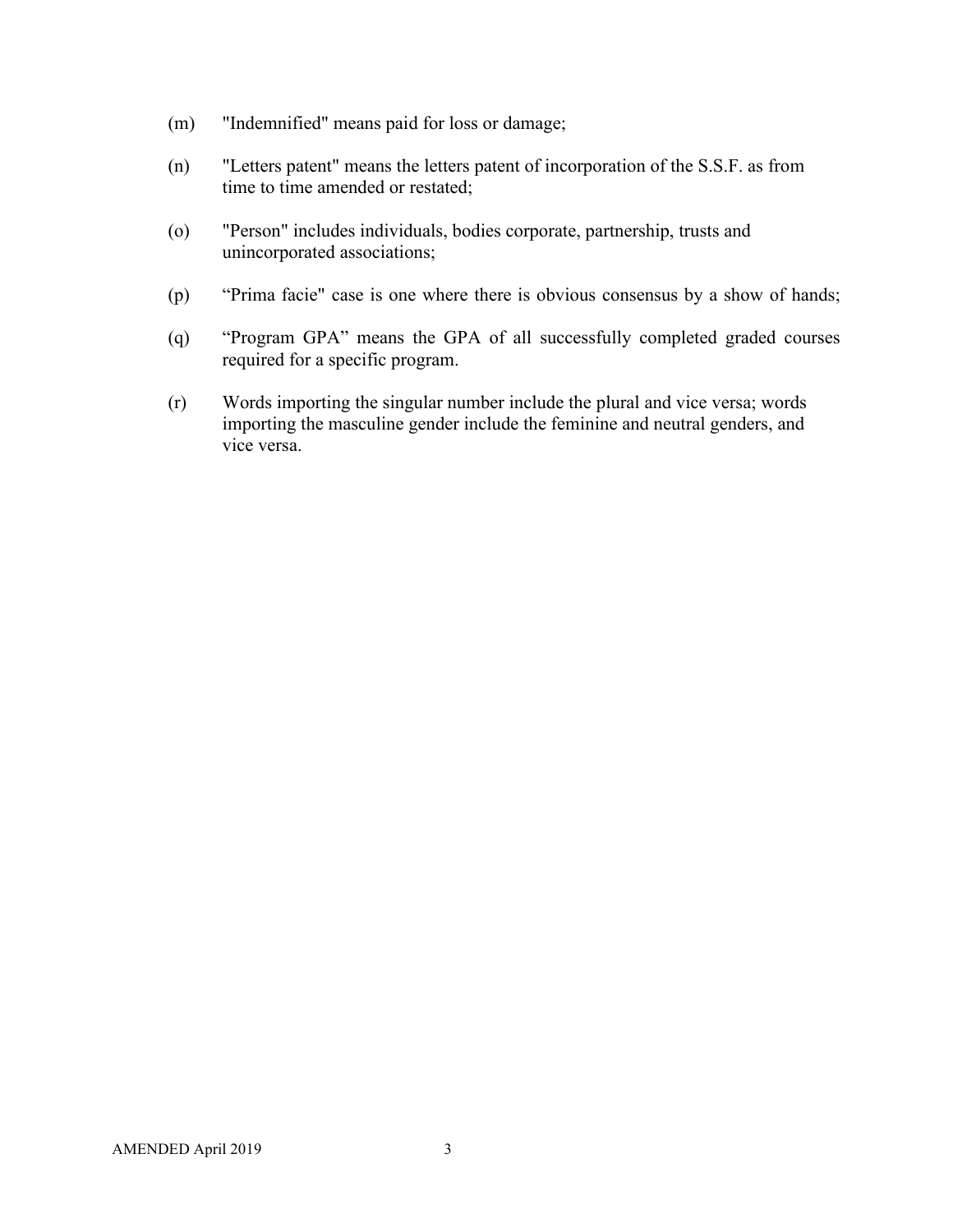# **3. HEAD OFFICE AND SEAL**

- 3.01 Head Office. The head office of the S.S.F. shall be at 1750 Finch Avenue East in the City of Toronto and Province of Ontario or at such other location in Ontario as the Board may from time to time determine by special resolution subject to the prior written consent of the member of the Executive Council to whom the administration of the Corporations Act is assigned by the Lieutenant Governor in Council.
- 3.02 Seal. The seal of the S.S.F. shall be in the form as engrossed hereon as follows:

# **SENECA STUDENT FEDERATION INCORPORATED**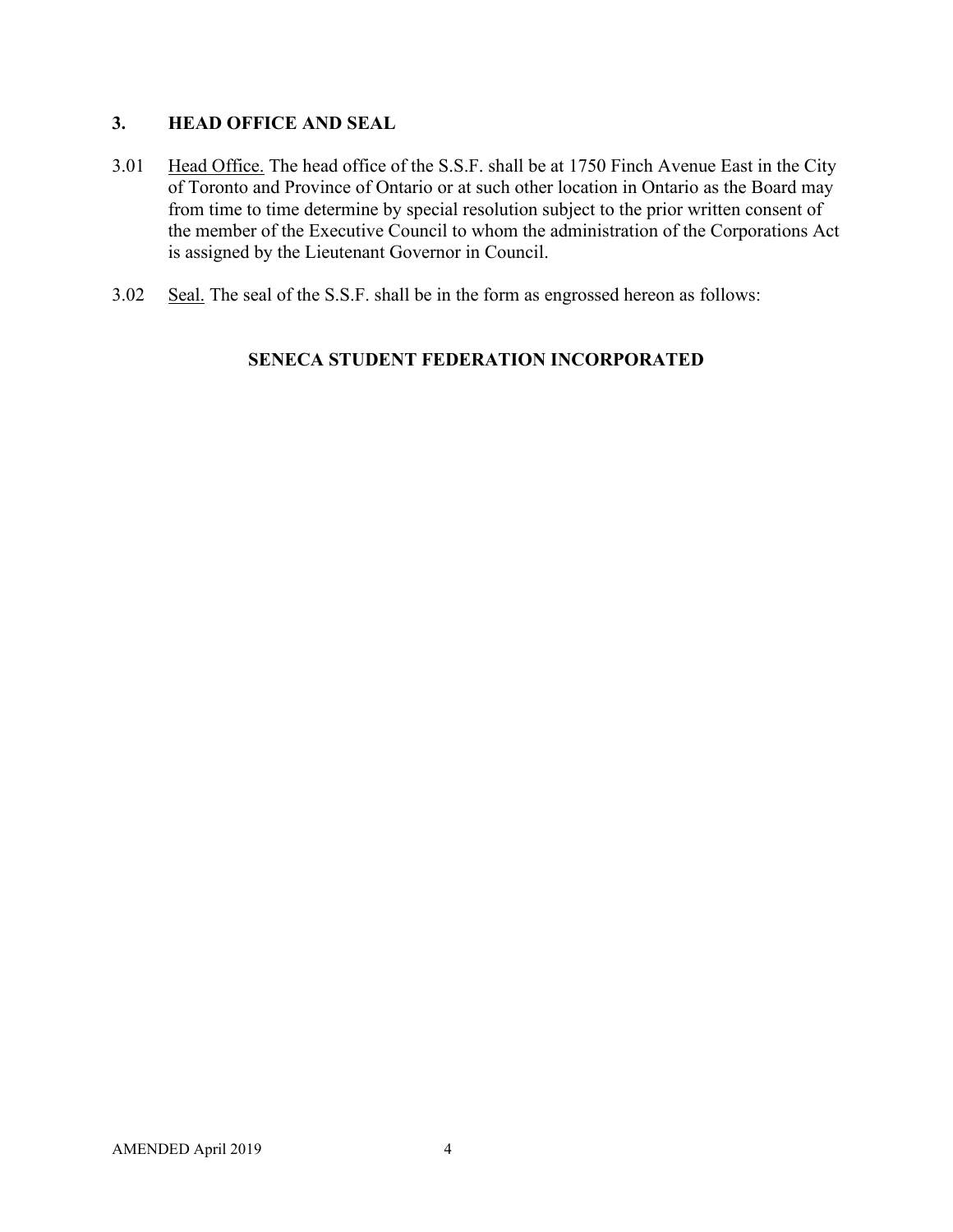## **4. MEMBERSHIP OF THE S.S.F**

- 4.01 Active Members. The S.S.F membership shall be comprised of full-time students of Seneca College who have paid the required membership fees for the current period.
- 4.02 Corporations, organizations and other such entities are not permitted to be members of the S.S.F.
- 4.03 Termination and Transfer of Membership. The interest of a member in the S.S.F. shall not be transferable and shall lapse and cease to exist upon his death or when he ceases to be a member of the S.S.F. Any member shall cease to be a member of the S.S.F. upon withdrawal, suspension or expulsion from the College, or upon failure to pay the membership fee each semester.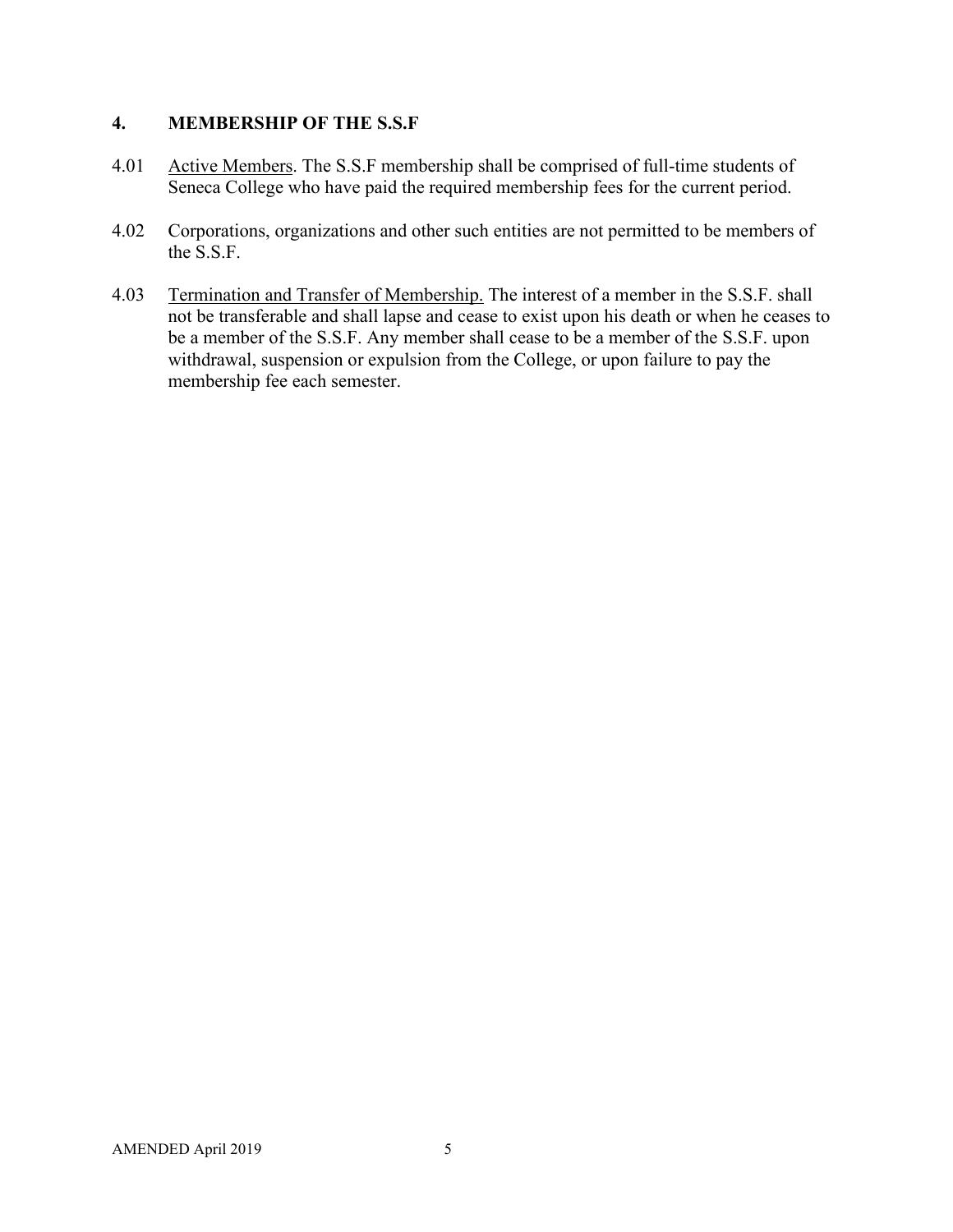## **5. MEETINGS OF THE MEMBERS OF S.S.F.**

- 5.01 Annual Meeting. The Annual Meeting of Members shall be held on such day in each year and at such time and at such place at or in the vicinity of the College as the Board may from time to time determine for the purposes of receiving the financial statements and the Auditors' Report thereon, appointing auditors for the ensuing year, receiving the report of the organization, and transacting such other business as may be properly brought before the meeting.
- 5.02 Notice of Meeting. At least twenty one (21) but no more than fifty (50) days before the Annual Meeting, the Board shall cause a copy of the Financial Statements, the Notice of Meeting and the Auditors Report thereon to be published in the S.S.F. approved student newspaper, or any other comparable, approved S.S.F. publication to be posted in conspicuous places throughout the College in regard to the Annual Meeting and shall cause to be given individual notice to the members of the S.S.F. entitled to vote at such annual meeting.
- 5.03 Financial Documents. At least twenty-one (21) days before the Annual Meeting, the Board shall cause a copy of the Financial Statements and the Auditors Report thereon to be sent to members who have informed the corporation that they wish to receive a copy of these documents.
- 5.04 General or Special Meeting. The Board shall have the power at any time to call a General or Special Meeting of the members of the S.S.F. to be held on such date, at such time and at such place on or in the vicinity of the College, as may be determined by the Board. The same notices and/or publications shall be required as set out in Section 5.02 and shall state the general nature of the business to be transacted thereat.
- 5.05 One Hundred members (100) of the S.S.F. may by petition request a General or Special Meeting of the members of the S.S.F. Upon receipt and validation of the signatures, the Chair of the Board shall within thirty (30) days of receipt of the petition cause such meeting to be held and the same notices and/or publications shall be required as set out in Section 5.02.
- 5.06 Error and Omission of Notice. No minor immaterial error or omission in giving the notice of any meetings of the members shall invalidate such meeting, provided that notice of such would reasonably come to the attention of most students at the College.
- 5.07 Adjournment. Any meeting of the S.S.F. may at any time be adjourned as such adjournment is to any fixed time and place, no further notice shall be required of such adjourned meeting; otherwise, notice of the resumption of the meeting shall be given as for any meeting hereinbefore referred to in Section 5.02.
- 5.08 Chairperson. The Chairperson ("Chair") for any Annual General Meeting of members shall be appointed by the Board, by simple majority, and shall not lose their right to vote. The Board shall appoint a recording Secretary at any meeting of members.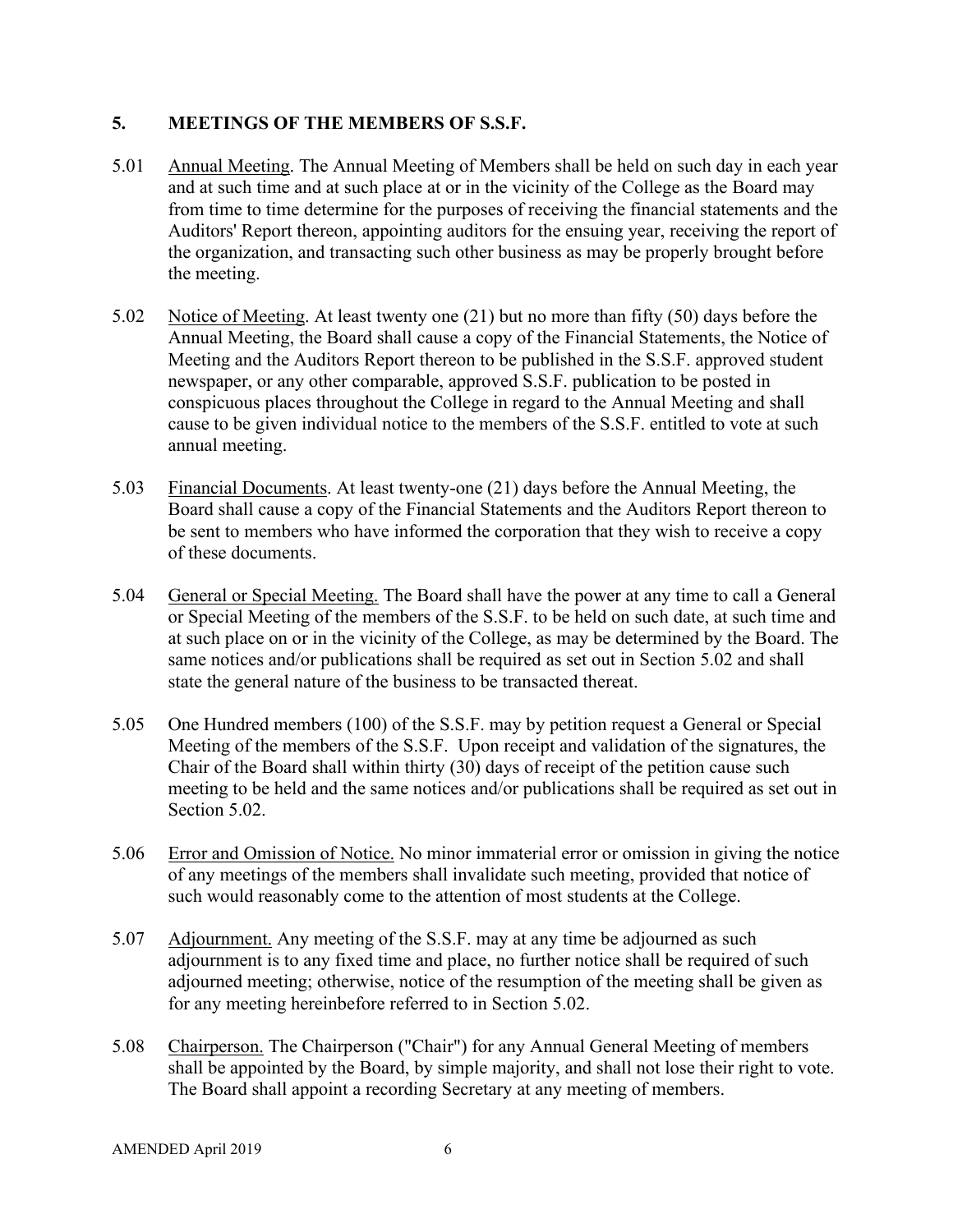- 5.09 Quorum. A quorum for the transaction of business at any meeting of members shall be not less than one hundred (100) Active members in person, each entitled to vote thereat, provided that for the purpose of adjourning a meeting, the presence of two members in person shall constitute a quorum.
- 5.10 Right to Vote. At a meeting of members, each member of the S.S.F. shall be entitled to one vote. The status of a person as a member shall be established by presentation of a valid student identity card or by such other means as may be determined by the Board.
- 5.11 Proxies. Voting by proxy shall be permitted for members. An individual shall be permitted to hold only one (1) proxy vote, and voting actions must be taken in the interests of members and consistent with the S.S.F. conflict of interest guidelines.
- 5.12 Scrutineers. At each meeting of members, one or more Scrutineers who need not be members of S.S.F. may be appointed by resolution of the meeting or by the Chair to serve at the meeting.
- 5.13 Meeting Procedure. Subject to the letters patent, the by-laws and the Act, the procedure at meetings of members shall be governed by Robert's Rules of Order.
- 5.14 Votes to Govern. Unless otherwise required by the letters patent or by-laws of the S.S.F. or by law, all questions proposed for the consideration of members at a meeting shall be determined by a majority of the votes cast.
- 5.15 Show of Hands. Subject to the provisions of the Act, any question at a meeting of members shall be decided by a show of hands unless a poll thereon is required or demanded as hereinafter provided. Upon a show of hands every member who is present and entitled to vote shall have one vote. Whenever a vote by show of hands shall have been taken upon a question, unless a poll thereon is so required or demanded, a declaration by the Chair of the meeting that the vote upon the question has been carried or carried by a particular majority or not carried and an entry to that effect in the minutes of the meeting shall be prima facie evidence of the fact without proof of the number of proportion of the votes recorded in favour of or against any resolution or other proceeding in respect of the said question, and the result of the vote so taken shall be the decision of the members upon the said question.
- 5.16 Polls. On any question proposed for consideration at a meeting of members and whether or not a show of hands has been taken thereon the Chair may require, or any member entitled to vote on a question may demand, a poll thereon. A poll so required or demanded shall be taken in such manner as the Chair shall direct. The requirement or demand for a poll may be withdrawn at any time prior to the taking of the poll. Upon a poll each person present shall be entitled to that number of votes provided by the by-laws and the result of the polls so taken shall be the decision of the members upon the said question. When a poll is taken the minutes of the meeting shall record the number of votes in favour of and against the said question.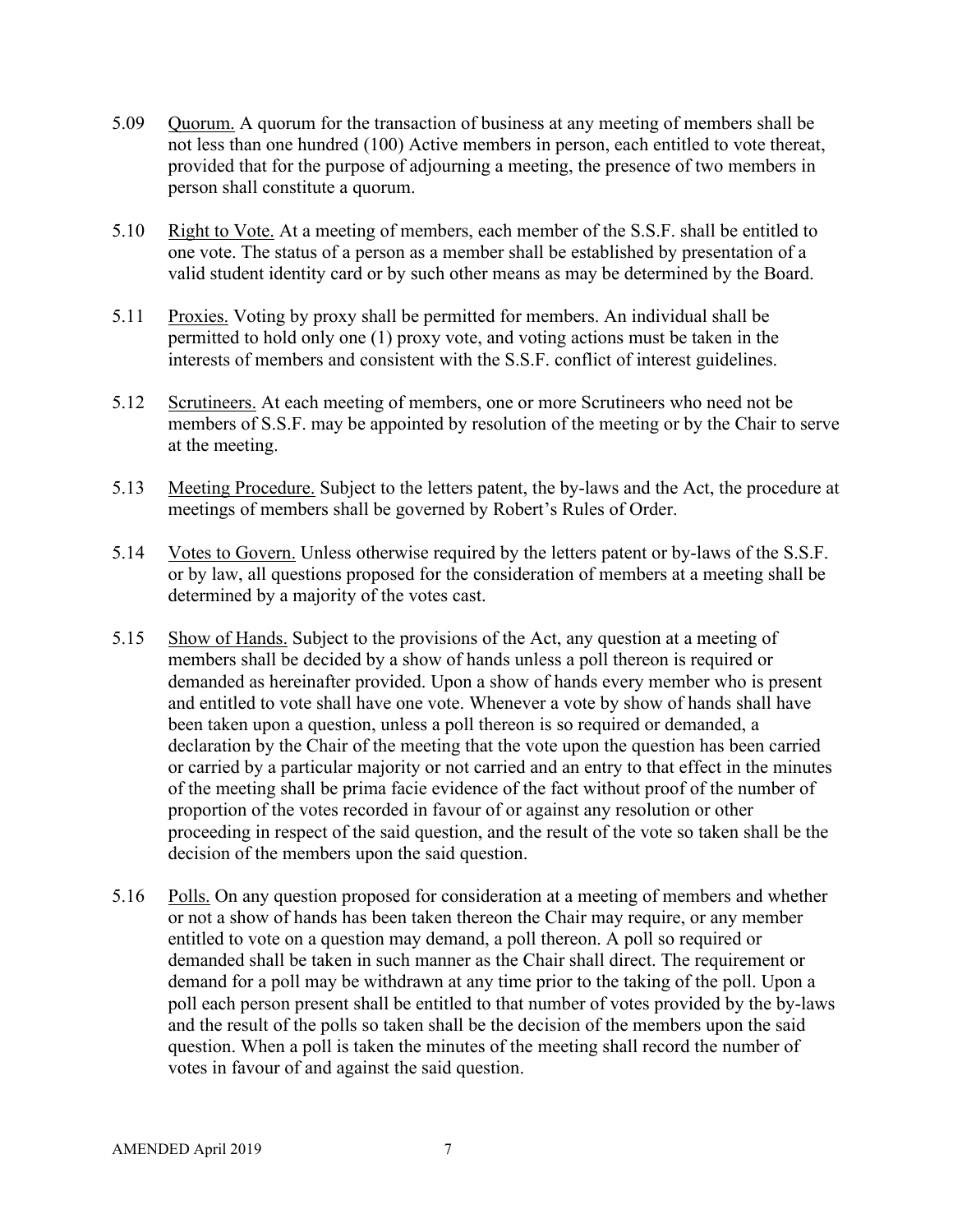5.17 Casting Vote. In case of an equality of votes at any meeting of members either upon a show of hands or upon a poll, the Chair of the meeting shall not be entitled to a second or casting vote and the resolution shall be deemed to be defeated.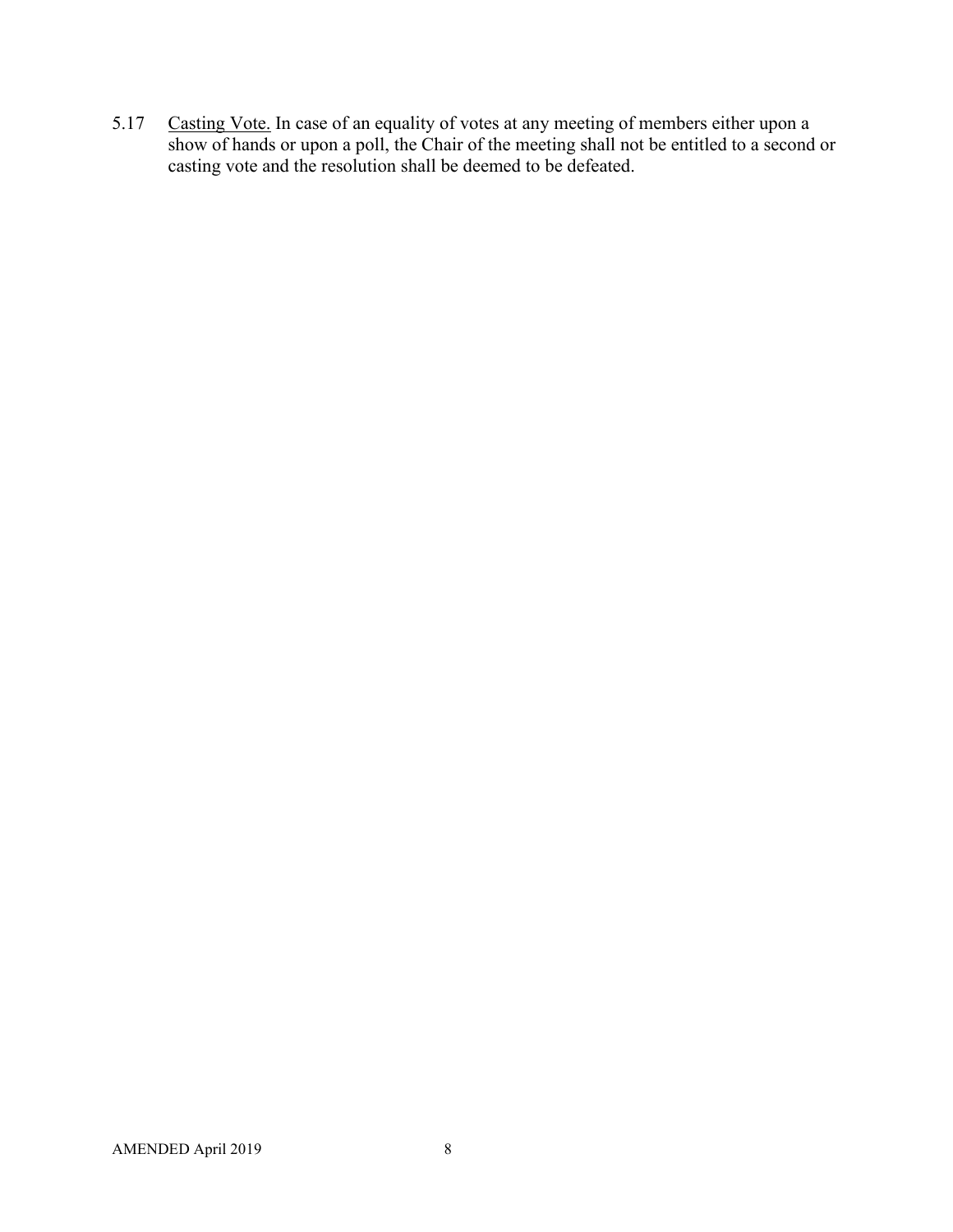# **6. S.S.F. FEES**

- 6.01 Membership fee. The Board shall approve the S.S.F. membership fee annually. The College shall collect the approved membership fee from members and remit the membership fee to the S.S.F. in a manner consistent with the Activity Fee Agreement.
- 6.02 Miscellaneous Fees. The S.S.F. Board shall annually approve fees associated with student health & dental coverage, the student centre, and similar student services. The College shall collect the fee from members and remit the fee to the S.S.F. in a manner consistent with the Miscellaneous Fee Agreement.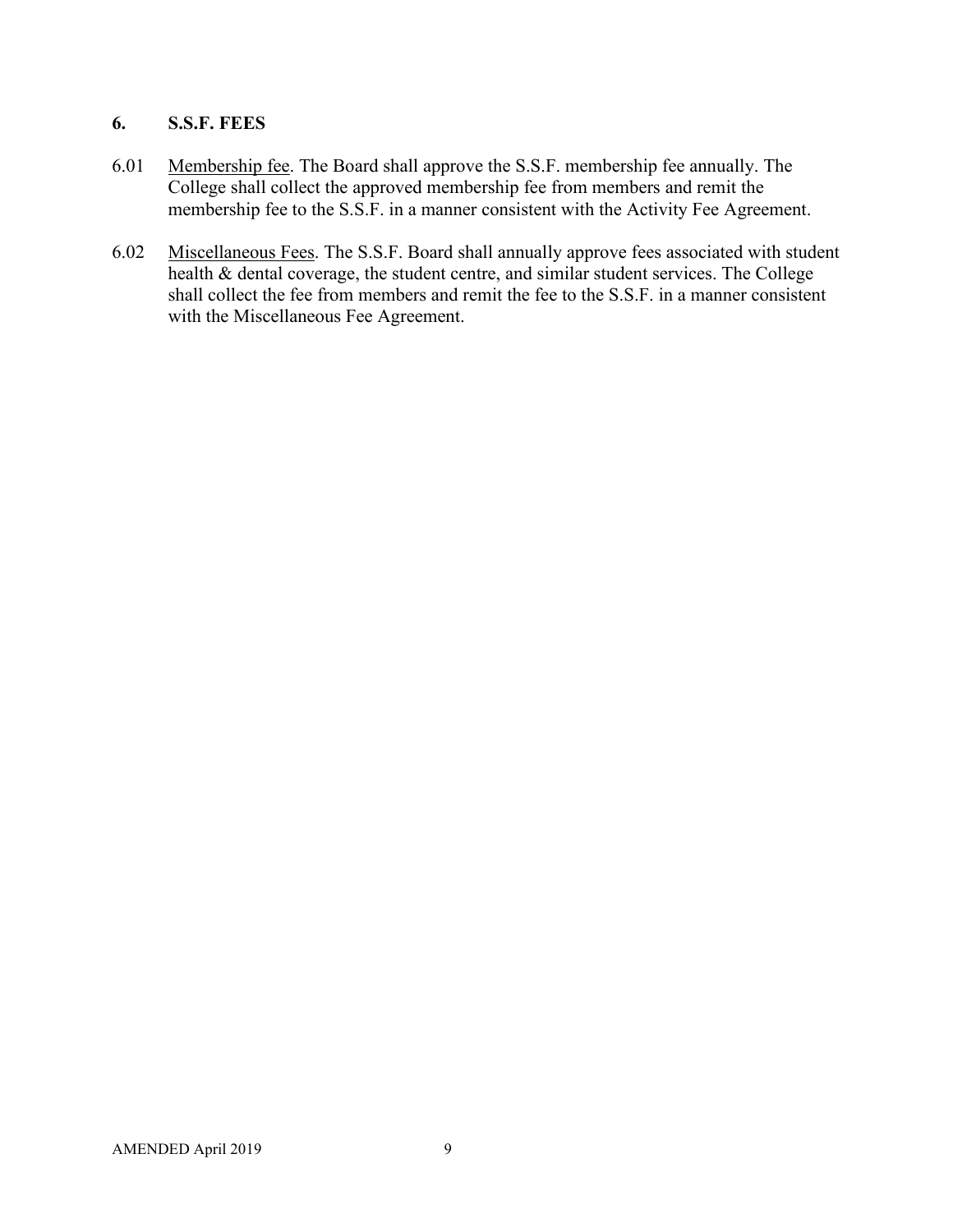#### **7. BOARD OF DIRECTORS**

7.01 The Board of Directors (Board) shall be the governing body of the S.S.F. and supervise the management of the affairs of the S.S.F. Members of the Board shall act with diligence, honesty and with good faith in the best interest of the S.S.F.

Notwithstanding the generality above, the Board shall:

- (a) Amend or repeal any by-laws not contrary to law, the Act or the letters patent that regulate the affairs of the S.S.F. in accordance with the procedures outlined in Section 24:
- (b) Recommend the amount of the S.S.F. activity fee each year to the Board of Governors;
- (c) Determine the time and place of the Annual General Meeting and/or Special meeting of the members;
- (d) Appoint a Chief Electoral Officer for any necessary elections, approve the election policies and procedures;
- (e) Provide guidance and succession planning following a vacancy in the office of the President;
- (f) Ratify appointments to S.S.F.C. following any vacancy in the office of any S.S.F.C. member;
- (g) Approve Board's Policies;
- (h) Be responsible for approving any referendum of the members on any issue and determine the rules and procedures of each referendum;
- 7.02 The Board shall consist of seven (7) voting directors and eight (8) non-voting directors as defined below:
	- (a) Voting directors:
		- (i) One (1) elected King campus student representatives;
		- (ii) One (1) elected Seneca@York campus student representatives;
		- (iii) One (1) elected Markham campus student representatives;
		- (iv) One (1) elected Newnham campus student representatives;
		- (v) Three (3) elected student representatives at large from all campus.

AMENDED April 2019 10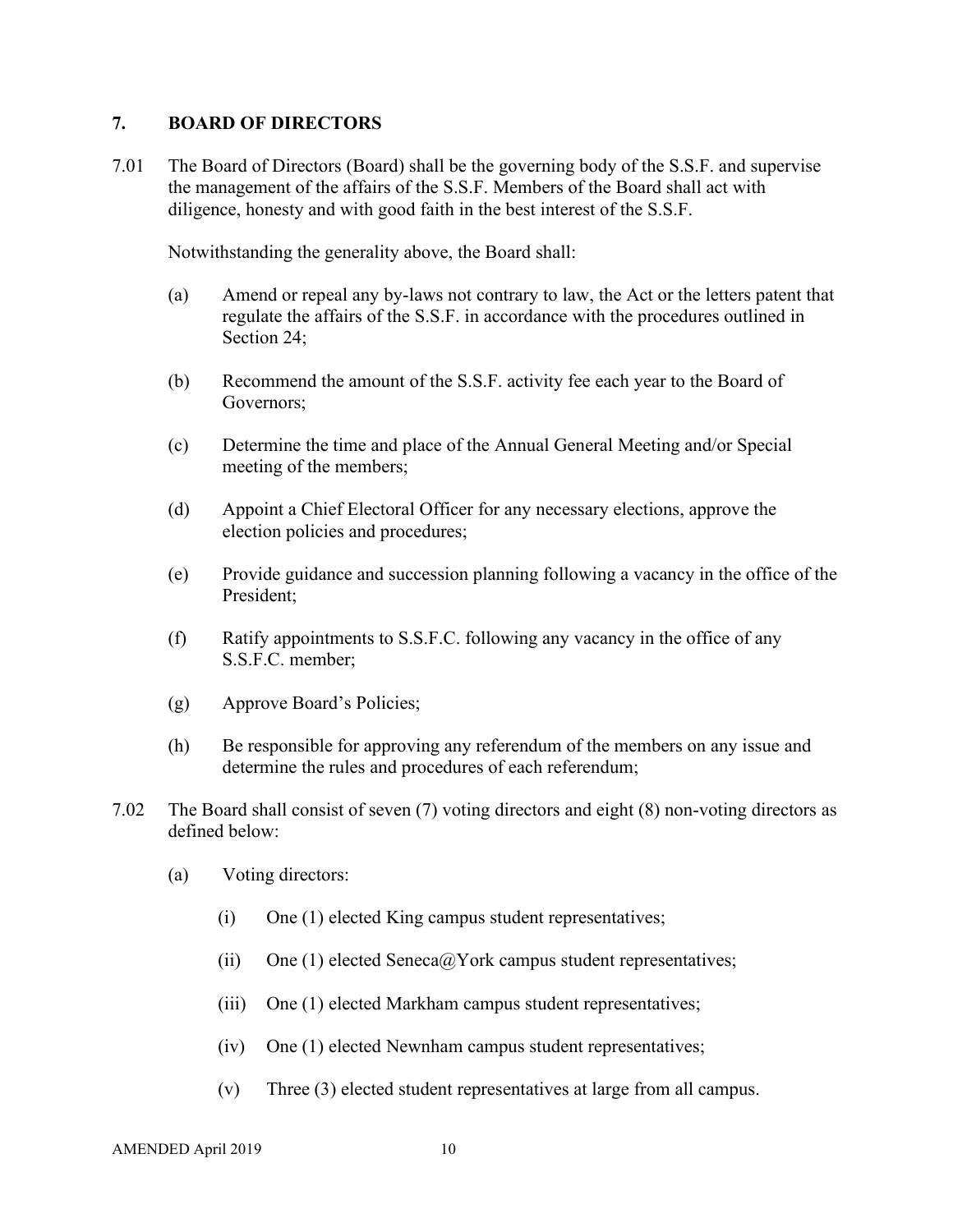- (b) Non-voting directors:
	- (i) President S.S.F.;
	- (ii) Four (4) Vice Presidents S.S.F.;
	- (iii) Two (2) College Representatives or designates;
	- (iv) Executive Director, S.S.F. or designate;
- 7.03 The Board shall consist of the following positions:
	- (a) The Chair of the Board, which shall be elected or appointed from amongst the Voting Directors (as defined in 7.02 (a)) at a meeting of the Board of Directors
	- (b) The Vice Chair/Treasurer, which shall be one of the elected campus representatives and shall immediately assume the duties of the Chair in their absence or vacancy of office;
	- (c) The Secretary, which shall be one of the elected campus representatives;
	- (d) Directors at large.
- 7.04 Voting Directors. All voting Directors on the Board shall be:
	- (a) Full time membership fee paying student enrolled in a Seneca College Diploma/Certificate or Degree programme registered in any of the Divisions that may exist from time to time at the College (except the President);
	- (b) Duly elected to the Board;
	- (c) Able to serve a complete term of office while at the college;
	- (d) Obligated to abide by all S.S.F. by-laws, policies and procedures and Seneca College policies;
	- (e) No director shall concurrently occupy any other elected, appointed or hired position within the S.S.F.
- 7.05 A quorum of the Board for the purpose of transacting any business shall be five (5) voting Directors.
- 7.06 Board of Directors Remuneration. The Directors of the Board shall not be paid any remuneration for their services as Directors of the Board. The directors may be

AMENDED April 2019 11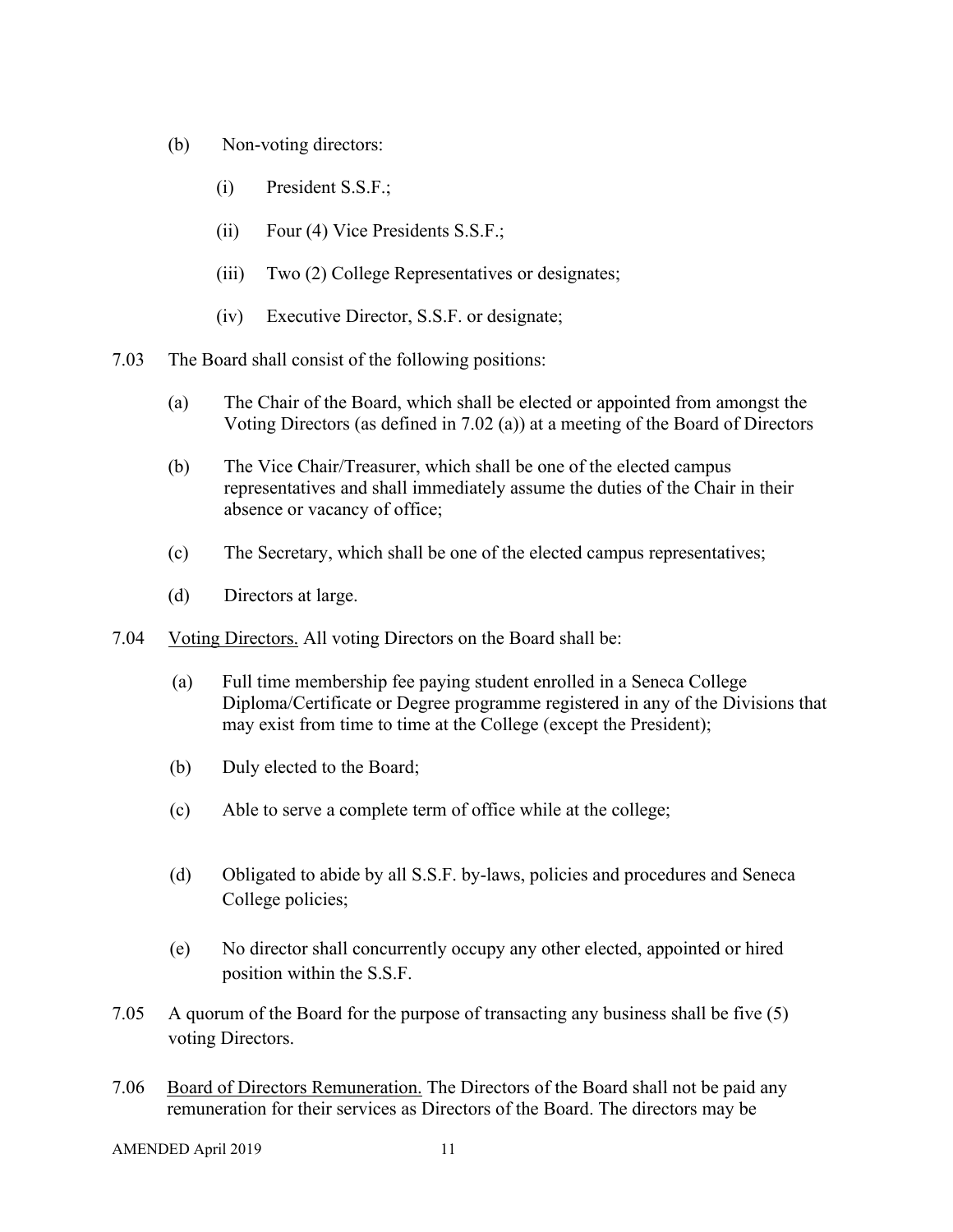reimbursed for travelling or other expenses properly incurred by them in attending meetings of the Board or any Committee thereof.

- 7.07 Term of Office.
	- (a) Voting directors shall be elected to hold office for a term not exceeding one (1) year and may be re-elected for only one (1) additional term. The term of office shall be twelve (12) months in length and shall run from May  $1<sup>st</sup>$  to April 30<sup>th.</sup>
	- (b) The Administration and Faculty Representation to the Board shall be appointed jointly by the college and S.S.F to hold office for a three (3) year term and may be reappointed. A vote of confidence with a simple majority vote will be held to confirm their appointment. Only those members outlined in 7.02 (a) shall vote.
- 7.08 Removal from Office. S.S.F. members may, by ordinary resolution at a special meeting of the membership, remove from office any voting director, except persons who are directors by virtue of their office. Additionally:
	- (a) All voting directors shall be required to resign from office under the following circumstances:
		- (i) Termination of S.S.F. membership;
		- (ii) Inability to maintain a Cumulative or Program G.P.A. of 3.0 or more;
		- (iii) Inability to serve a full term of office;
		- (iv) Where, during his term of office, a director is found to no longer be in good standing with Seneca College and the S.S.F.;
		- (v) Where, within any twelve (12) month period, a director attends less than fifty per cent  $(50\%)$  of the regular meetings or is absent from three  $(3)$ consecutive meetings of the Board, the Board may, by simple resolution, declare this membership vacant;
		- (vi) If at any Board meeting a vote of non-confidence is moved against a director and the motion carried by a two-thirds majority.
	- (b) All non-voting directors shall be required to resign from office under the following circumstances:
		- (i) Inability to serve a full term of office;
		- (ii) Where, during his term of office, a director is found to no longer be in good standing with Seneca College and the S.S.F.;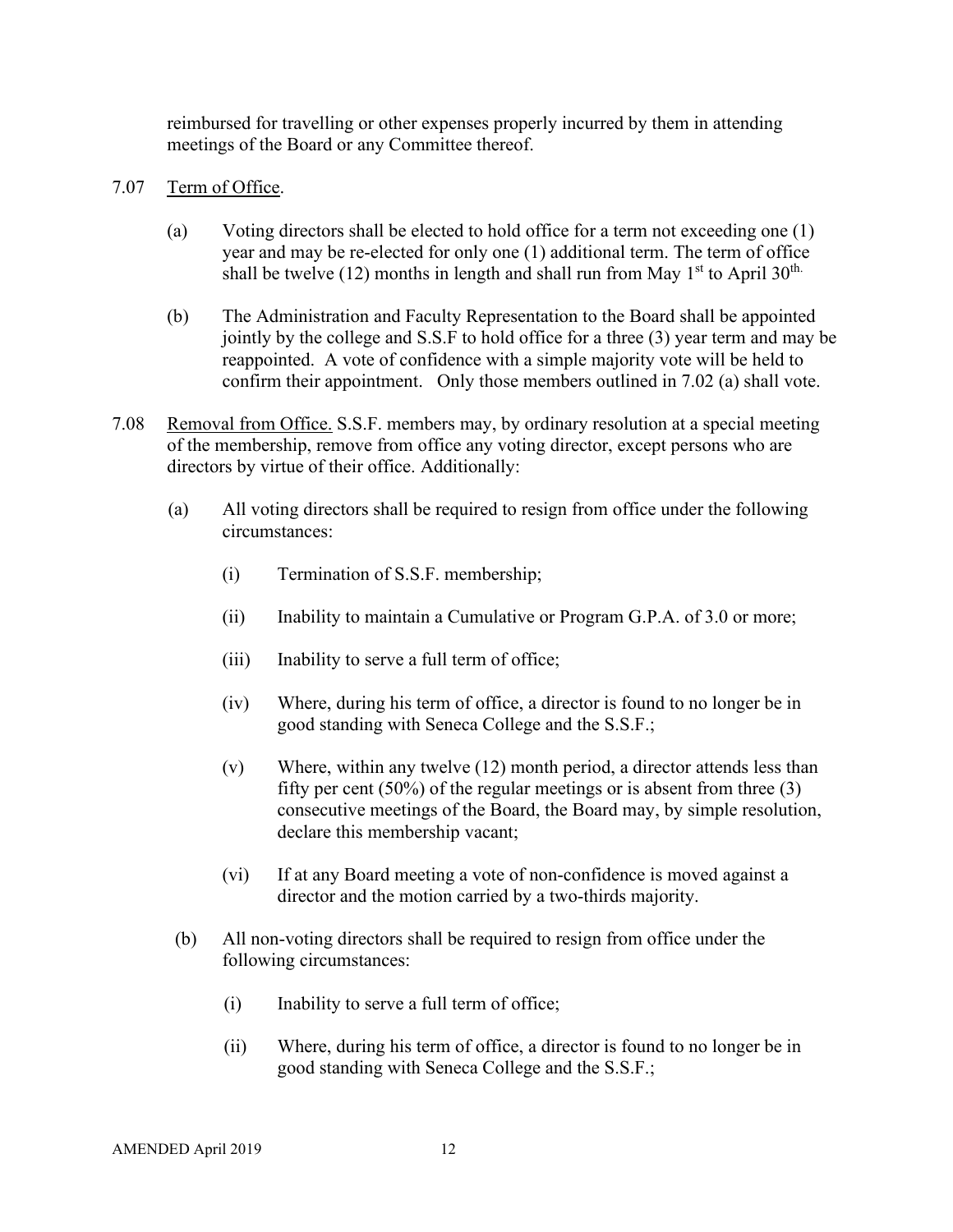- (iii) Where, within any twelve (12) month period, a director attends less than fifty per cent (50%) of the regular meetings or is absent from three (3) consecutive meetings of the Board, the Board may, by simple resolution, declare this position vacant;
- (iv) If at any Board meeting a vote of non-confidence is moved against a director and the motion carried by a two-thirds majority.
- 7.09 Voting Director Vacancies. Upon the removal or completion of term of office in the voting director positions, all Seneca College students shall be notified and invited to indicate their candidacy for the appropriate position. The vacant positions shall be filled from the slate of nominated candidates by a vote of the existing Seneca college students through an election process.
- 7.10 Administrative and Faculty Appointee Vacancies. Upon the removal or completion of term of office in the administrative and/or faculty positions, the College and S.S.F. will jointly appoint another representative as outlined in 7.07 (b).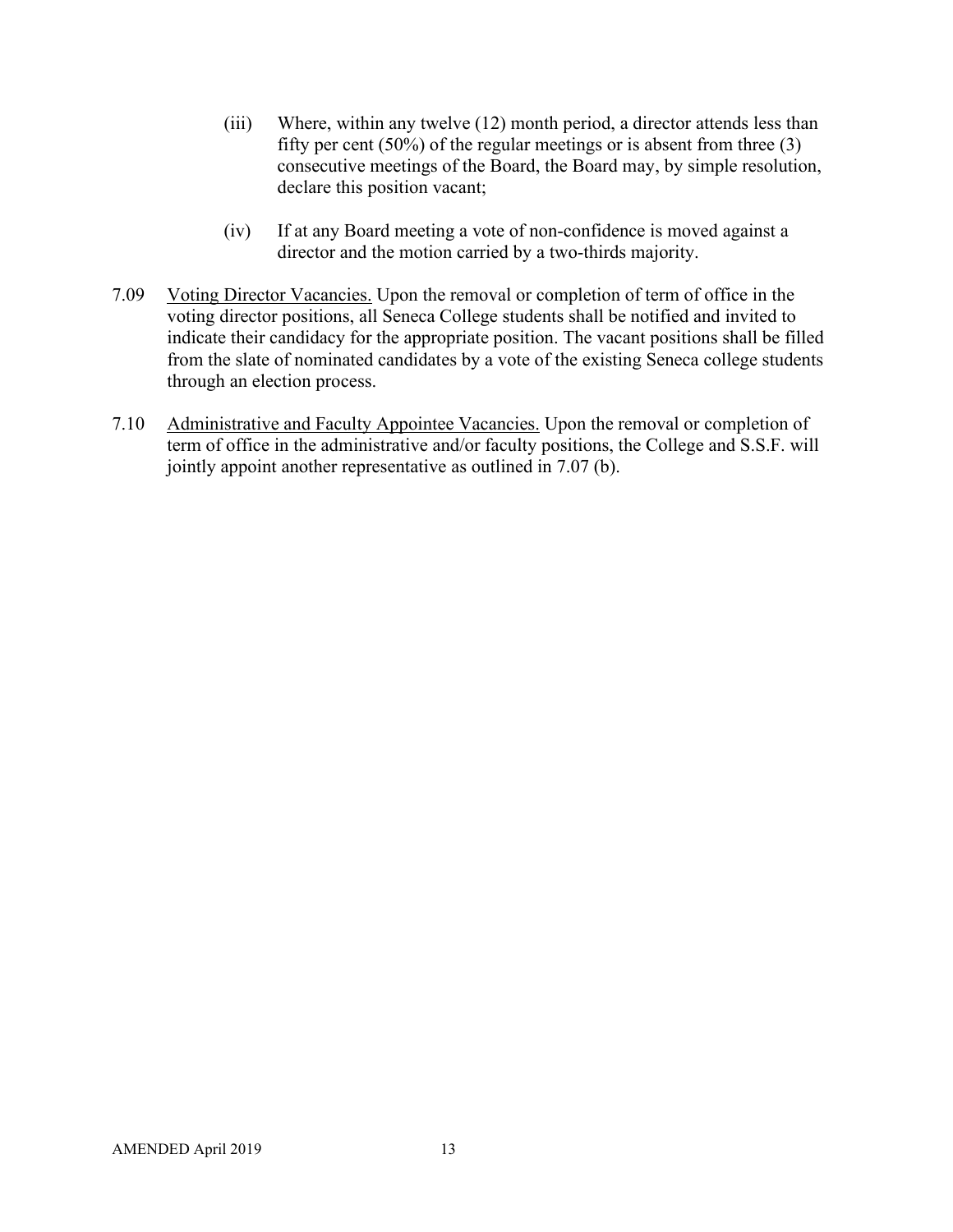# **8. MEETINGS OF THE BOARD**

- 8.01 Meetings of the Board shall be held at the head office of the S.S.F. or any other place at the College or in special circumstances elsewhere in the City of Toronto or in the Province of Ontario upon resolution of the Board provided that:
	- (a) The Board shall meet a minimum of once per month in each fiscal year;
	- (b) The Chair of the Board alone or at the request of any three (3) members of the Board may require the Chair of the Board to call a meeting of the Board; the request shall state the reason for the calling of the meeting, and the Chair shall call the meeting within three (3) business days of receipt of the said request;
	- (c) A notice of seven (7) business days shall be given for all Board meetings, preferably in writing but orally if necessary;
	- (d) Meetings of the Board will be conducted in accordance with Robert's Rules of Order;
	- (e) One hundred (100) members of the S.S.F. may by petition requisition a meeting of the Board and upon receipt and validation of the said signatures the Chair shall within three (3) business days of the validation of signatures call the meeting of the Board giving the requisite notice herein required. At the meeting of the Board, except as otherwise expressly provided for in these by-laws and by the Act, all questions shall be decided by a majority of votes of the Directors present and voting and in the case of an equality of votes the resolution shall be deemed to have been defeated. All Directors shall have one vote at Board meetings, and proxy voting shall not be allowed;
- 8.02 Open Meetings. All meetings of the Board shall be open to members of the Seneca Student Federation. Guests may be invited at the discretion of the Board.
- 8.03 In Camera Meetings. Where a matter is determined by the Board to be confidential, the part of the meeting concerning such confidential matter may be held in camera and attended by Board director only. Guests may be invited at the discretion of the Board.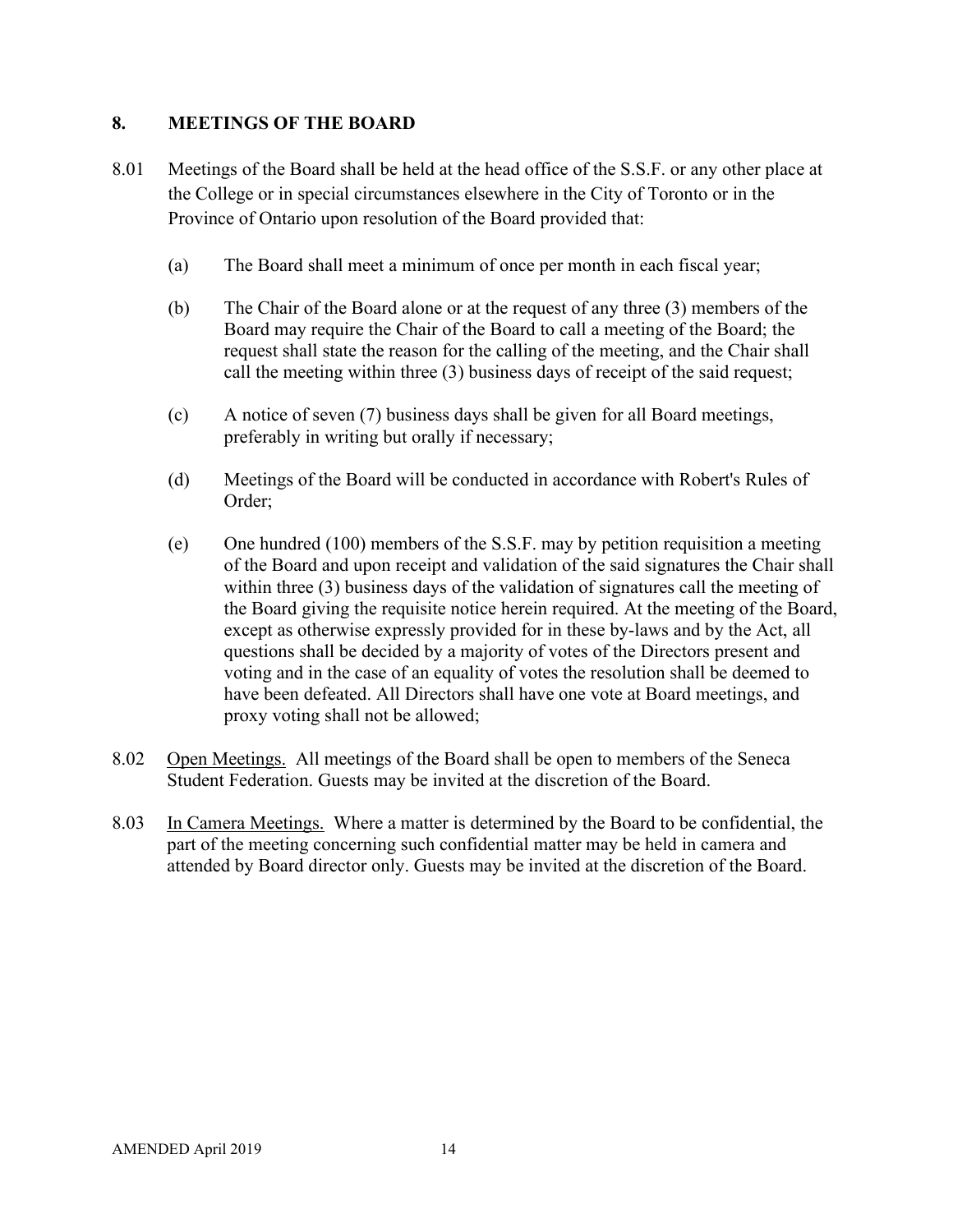#### **9. SENECA STUDENT FEDERATION CENTRAL LEVEL**

- 9.01 General. There is hereby created a central body of student government hereinafter referred to as the Seneca Student Federation Central (S.S.F.C) and this level of student government shall have as its mandate the facilitation of the objectives of the S.S.F.
- 9.02 The S.S.F.C. shall provide direction, information and guidance to the local branches.
- 9.03 The S.S.F.C. shall be obligated to receive and shall be a conduit to the College for such concerns, matters of importance, and decisions expressed and arising from the local branches.
- 9.04 The S.S.F.C. shall consist of five (5) voting Officers and three (3) non-voting Officers. Officers of the S.S.F. must also hold a position on the S.S.F.C.
- 9.05 Voting Officers of the S.S.F.C. The voting members of the S.S.F.C. shall consist of the following:
	- (a) The President or designate;
	- (b) The Vice Presidents or designates of each local branch.
- 9.06 Non-voting Officers of the S.S.F.C. The non-voting members of the S.S.F.C. shall consist of the following:
	- (a) Executive Director;
	- (b) Manager, Finance and Administration;
	- (c) Recording Secretary.
- 9.07 The S.S.F.C. shall consist of the following positions:
	- (a) The Chair, which shall be the President;
	- (b) The Vice Chair/Treasurer, which shall be one of the Vice Presidents and shall immediately assume the duties of the Chair in his absence or vacancy of office;
	- (c) The Secretary, which shall be one of the Vice Presidents;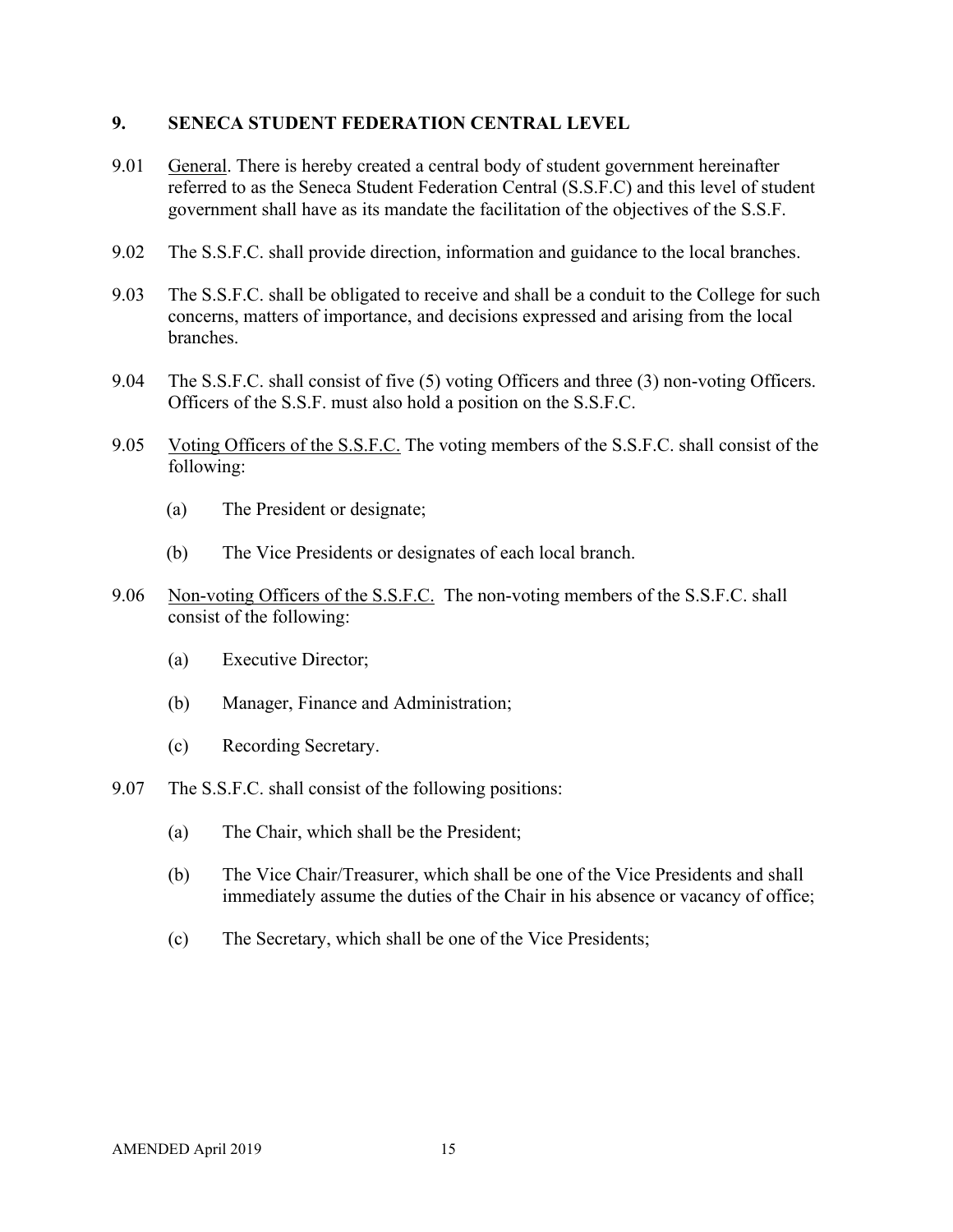- 9.08 Voting Officers. All voting Officers on the S.S.F.C. shall be:
	- (a) Full time membership fee paying students enrolled in a Seneca College Diploma/Certificate or Degree programme registered in any of the Divisions that may exist from time to time at the College (except for the President);
	- (b) Duly elected to the L.B.C.;
	- (c) Able to serve a complete term of office while at the college;
	- (d) Obligated to abide by all S.S.F. by-laws, policies and procedures and Seneca College policies;
- 9.09 Voting on Positions of the S.S.F.C. A voting quorum of Officers on position issues shall consist of student Executive Members (President/Vice-Presidents) or designates. Each S.S.F.C. voting member shall cast a single vote in a secret ballot format, for those members eligible to be placed into one of the three (3) positions set out in Section 9.07 until each position is occupied in turn. The majority of ballots cast shall determine the position. A vote of confidence shall be cast for each position.
- 9.10 Determination and Ballot. The vote shall be determined by secret ballot and shall be carried by simple majority of the voting officers.
- 9.11 Draw Results. In the event of a draw vote for a title, there shall be a second vote wherein those persons so chosen in the original draw vote shall remove themselves from the place of voting and shall not be permitted to vote in the second vote. Should the second vote once again produce a similar result, those persons so nominated shall not hold themselves out for such position but another shall be put forward for that position. The process shall be repeated until a majority is reached for that position. In the event that there are two remaining eligible persons only, for a particular position, then the Chair shall have the final casting vote which vote shall be in addition to the Chair's original vote cast.
- 9.12 The S.S.F.C. shall carry out all decisions of the Board and shall have specific powers and duties as provided in this by-law or as may be delegated to it from time to time by resolution of the Board.
- 9.13 The S.S.F.C. shall, subject to the approval of the Board, determine its own rules and procedures.
- 9.14 Decisions reached by the S.S.F.C. shall be reported to the Board in the next Board meeting and are subject to ratification at the said Board meeting, and the Board may take such further action on the decisions as it deems appropriate.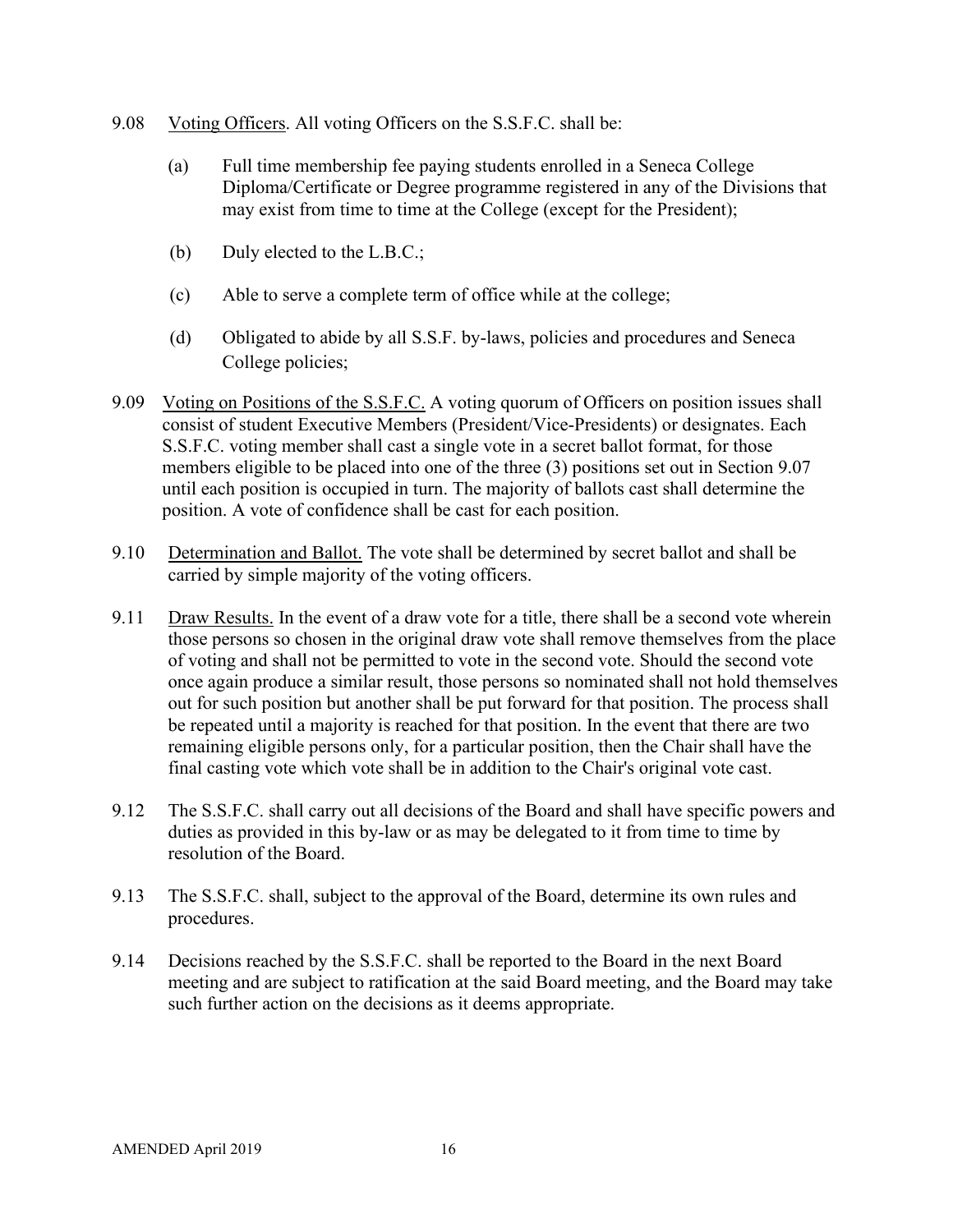#### **10. MEETINGS OF THE S.S.F.C.**

- 10.01 Meetings of the S.S.F.C. and procedures to be followed shall be those as outlined in Robert's Rules of Order.
- 10.02 The S.S.F.C. shall meet a minimum of (1) time per calendar month.
- 10.03 One hundred (100) members of the S.S.F. may by petition request a meeting of the S.S.F.C. and upon receipt and validation of the signatures the Chair of the S.S.F.C. shall within three (3) business days call a meeting of the Council giving the requisite notice.
- 10.04 Minutes of the meeting shall be produced subsequent to each meeting and a record of these minutes shall be retained in the Officer's and/or Coordinator's administrative files. Copies of the minutes of each meeting shall be posted in public places throughout the College.
- 10.05 The Officers may appoint the date in any month for regular meetings, and the Officers may designate the time and place at which such meetings are to be held. A copy of such resolution appointing such regular meeting shall be sent to each Officer and no other notice shall be required for any such regular meeting. Two (2) business days' notice of all other Officers' meetings shall be given, preferably in writing but orally if necessary, provided that in the event of an emergency, only twenty four (24) hours may be given.
- 10.06 Any voting member of S.S.F.C. may call a Council meeting through the Chair, and the said member must state the reason for such meeting.
- 10.07 The quorum of the S.S.F.C. for the purpose of transacting any business shall be and consist of four (4) voting elected and/or appointed members currently holding office, one of whom must be the President.
- 10.08 No accidental error or omission in giving notice of a meeting of Officers shall invalidate such meeting or invalidate any proceedings at such meetings. Any Officer may at any time waive notice of any meeting, and any elected or ex-officio member of S.S.F.C. may ratify and approve of any and all proceedings at any meeting.
- 10.09 Questions arising at any meeting of the S.S.F.C. shall be decided by a single vote from each campus plus the President. A vote at the S.S.F.C. shall be carried by a majority of the vote of the campuses. A question or submission to the S.S.F.C. that results in a draw vote shall be deemed to have failed. The vote of the campus at the S.S.F.C. meeting and the decision and minutes thereof, shall be reported to the respective L.B.C. In event of a failed question or submission, the results and the matters so discussed at the S.S.F.C. shall be conferred back to the L.B.C.
- 10.10 The Chair shall record the number of votes in favour of and against every motion upon which a record of vote is requested and the number of abstentions; if on any motion, in the absence the absence of the Chair and Vice Chair, the Chair's duties may be performed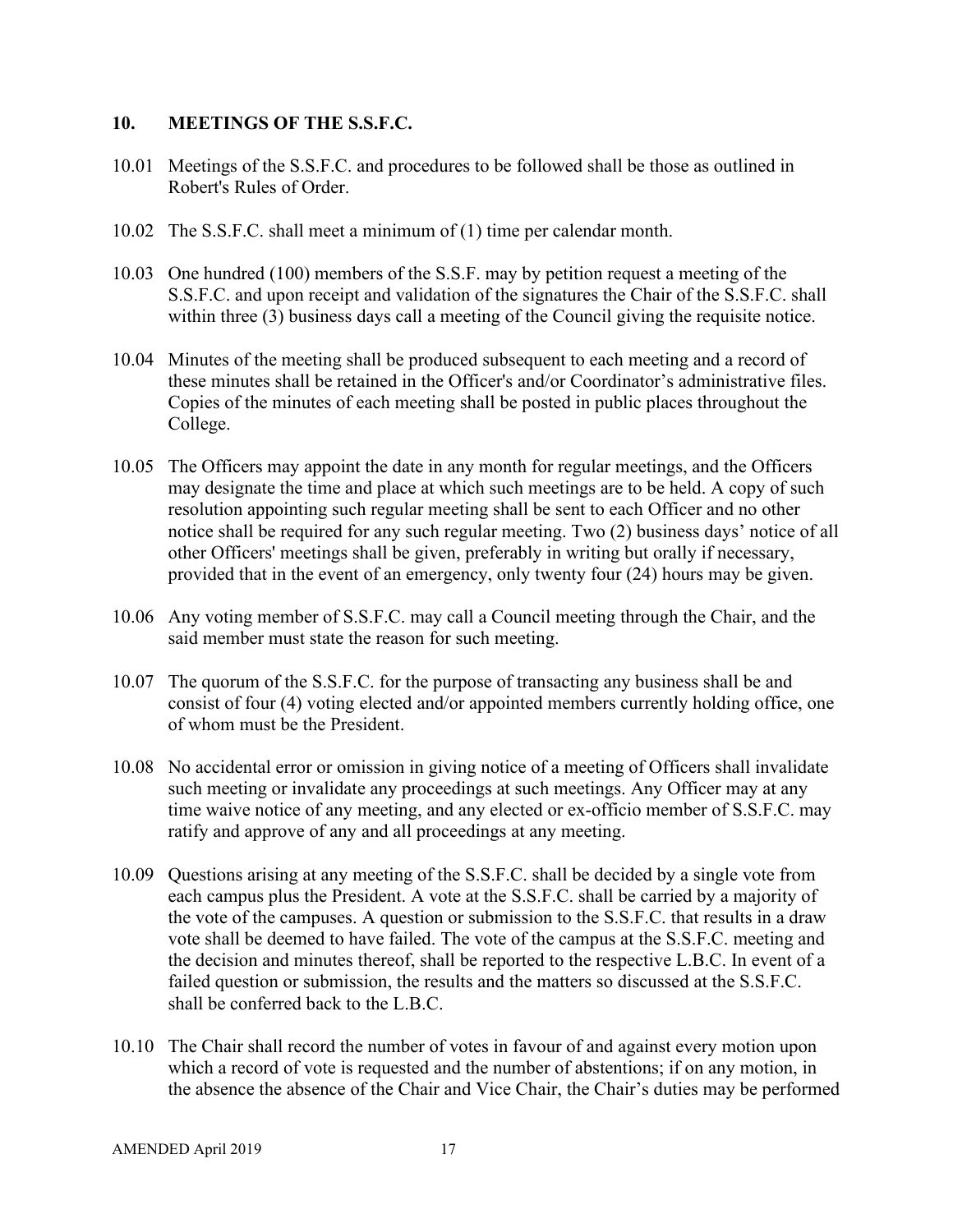by such other member that officers may from time to time appoint for that purpose and such a person shall retain his vote.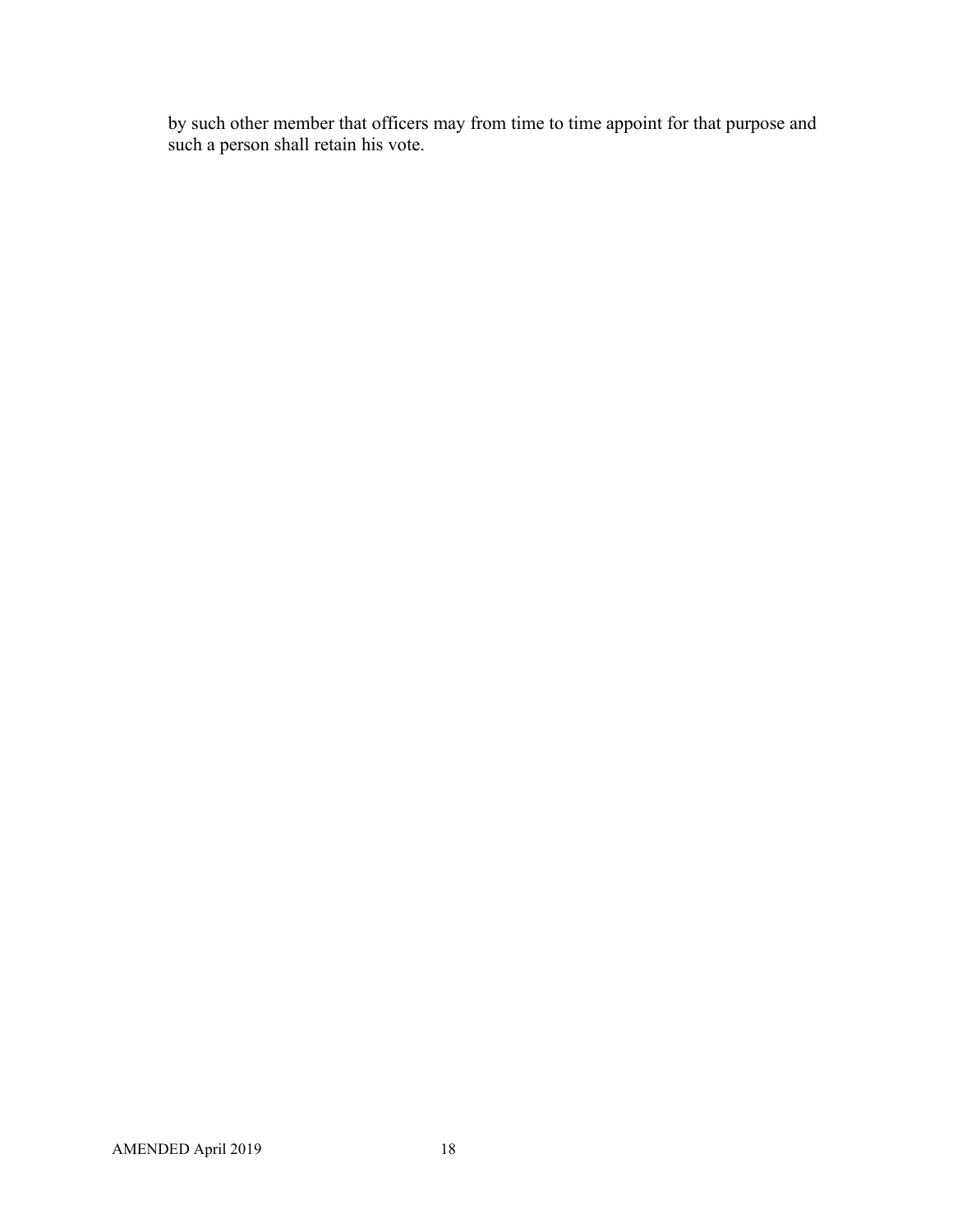#### **11. LOCAL BRANCH COUNCILS**

- 11.01 General. There is hereby created four (4) Local Branch Councils (L.B.C.) and they are set out as follows:
	- (a) King;
	- (b) Markham;
	- (c) Newnham;
	- (d) Seneca@York.
- 11.02 Each L.B.C. shall be responsible for meeting the mandate of the S.S.F. on a day-to-day basis.
- 11.03 Each L.B.C. shall consist of four (4) voting members and three (3) ex-officio non-voting members:
	- (a) Voting members:
		- (i) Vice-President;
		- (ii) Three (3) Coordinators.
	- (b) Ex-officio non-voting members:
		- (i) President;
		- (ii) Executive Director;
		- (iii) Manager.
	- (c) At the discretion of the L.B.C., the following may be added as non-voting:
		- (i) Such other persons as the L.B.C. may designate from time-to-time.
- 11.04 Voting Members. All elected members of L.B.C. shall be:
	- (a) Full time membership fee-paying day students enrolled in a Seneca College Diploma/Certificate or Degree and registered in any of the program divisions that may exist from time to time at the College;
	- (b) Duly elected to the L.B.C.;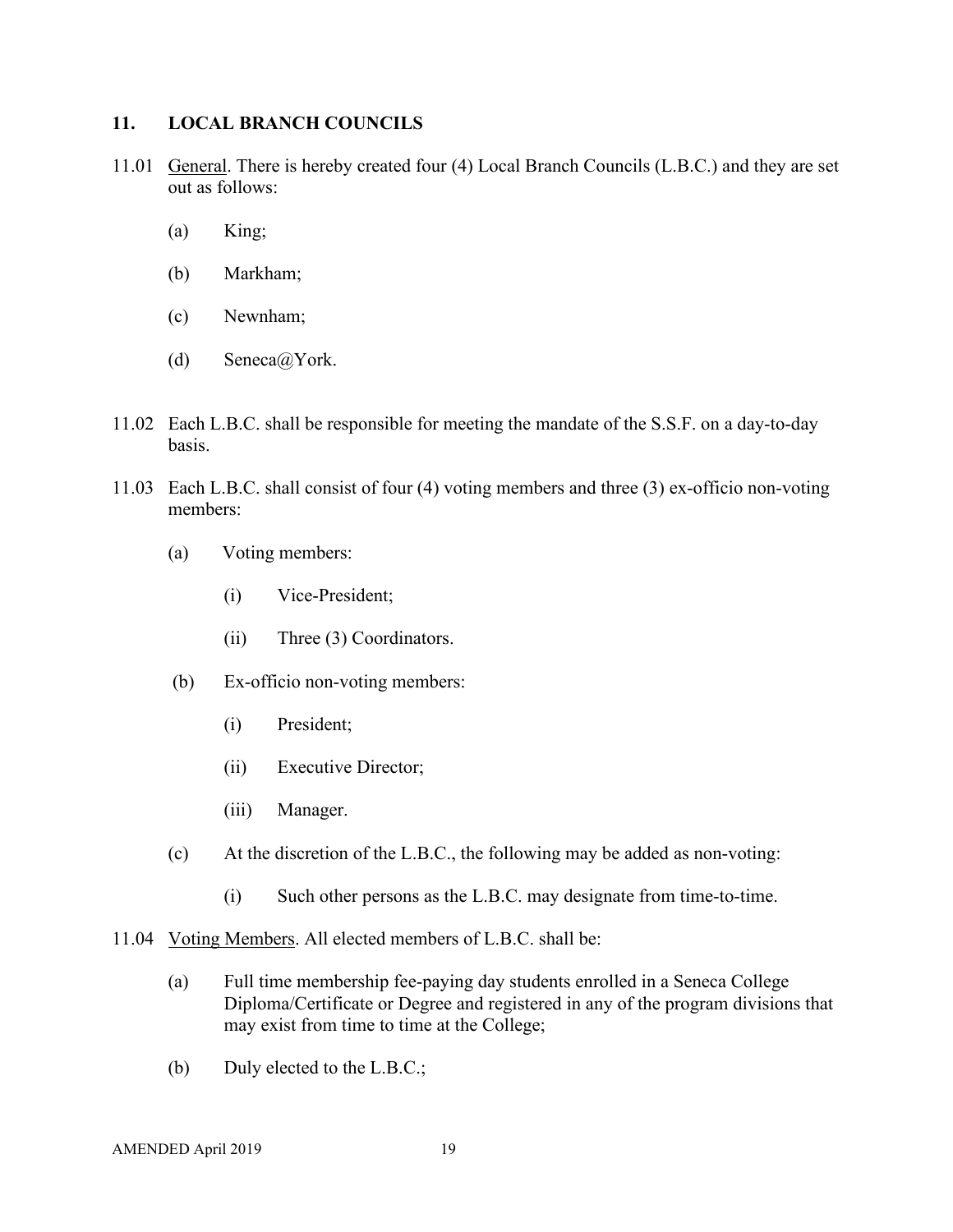- (c) Able to serve a complete term of office while at the College;
- (d) Entitled to Honoraria Remuneration as specified under remuneration Section 24;
- (e) Obligated to abide by all S.S.F. by-laws, policies and procedures and Seneca College policies.
- 11.05 Term of Office. Members shall be elected to hold office for one (1) term not exceeding one (1) year. The term of office shall be twelve (12) months in length and shall run from May  $1<sup>st</sup>$  to April 30<sup>th</sup>. There shall be no limit to the number of terms a member can be elected. Term of office may be shortened per Section 13.
- 11.06 Should the position of Vice President become vacant, the L.B.C. will determine the acting Vice President.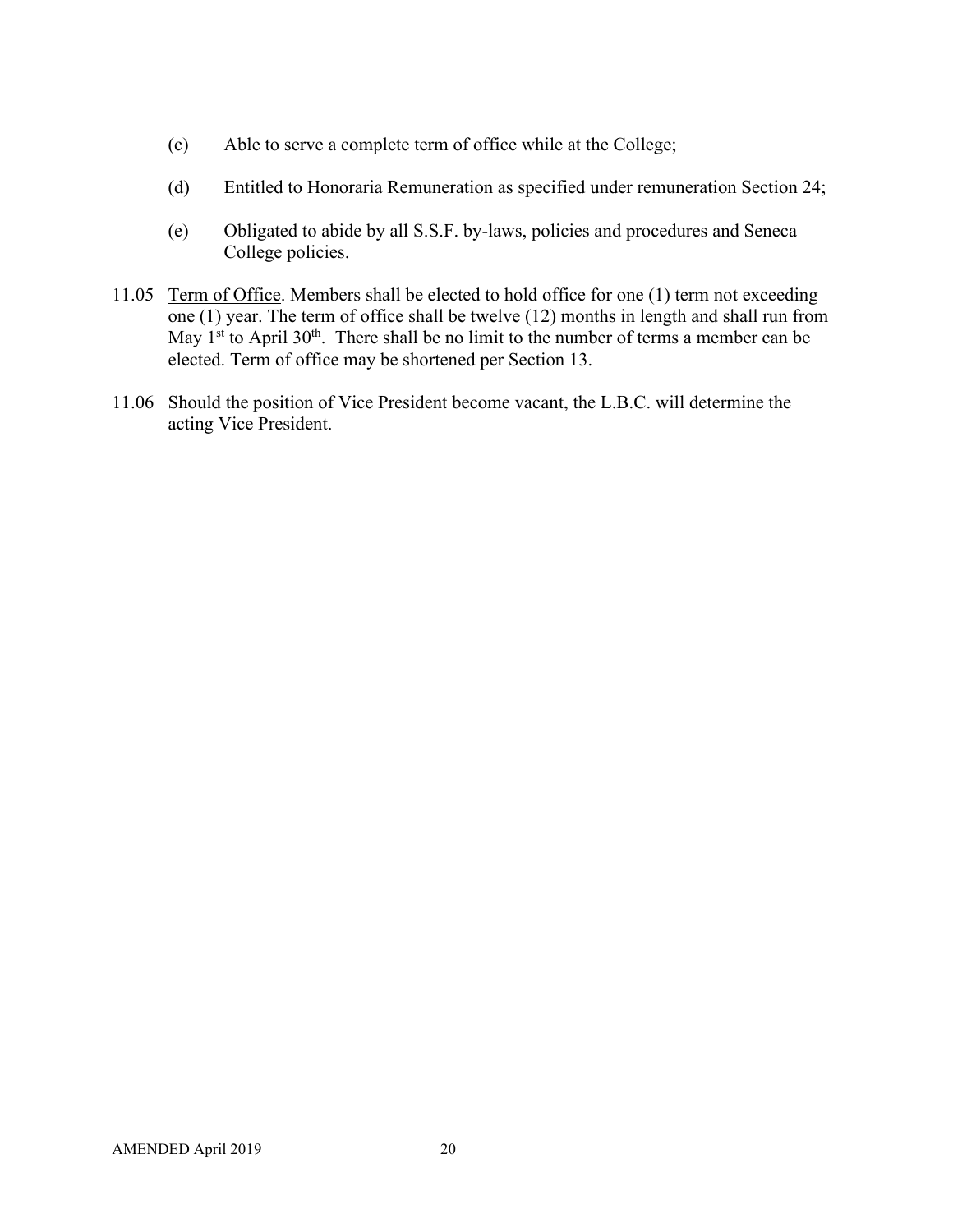#### **12. MEETINGS OF THE MEMBERS OF THE L.B.C.**

- 12.01 Meetings of the L.B.C. and procedures to be followed shall be those as outlined in Robert's Rules of Order.
- 12.02 Members of the L.B.C. shall meet a minimum of two (2) times per month during the fall and winter semesters and a minimum of one (1) time per month during the summer semester.
- 12.03 A voting quorum of Coordinators shall consist of fifty (50) percent plus one (1), based on the total number of voting elected and/or voting appointed members currently holding office.
- 12.04 No accidental error or omission in giving notice of a meeting of Coordinators shall invalidate such meeting or invalidate any proceedings at such meetings.
- 12.05 Questions arising at any meeting of Coordinators shall be decided by a majority of votes. Each elected and appointed voting member is entitled to one vote, and the Chair may have one vote, and in the event of equality of votes, the motion or resolution is deemed to have failed.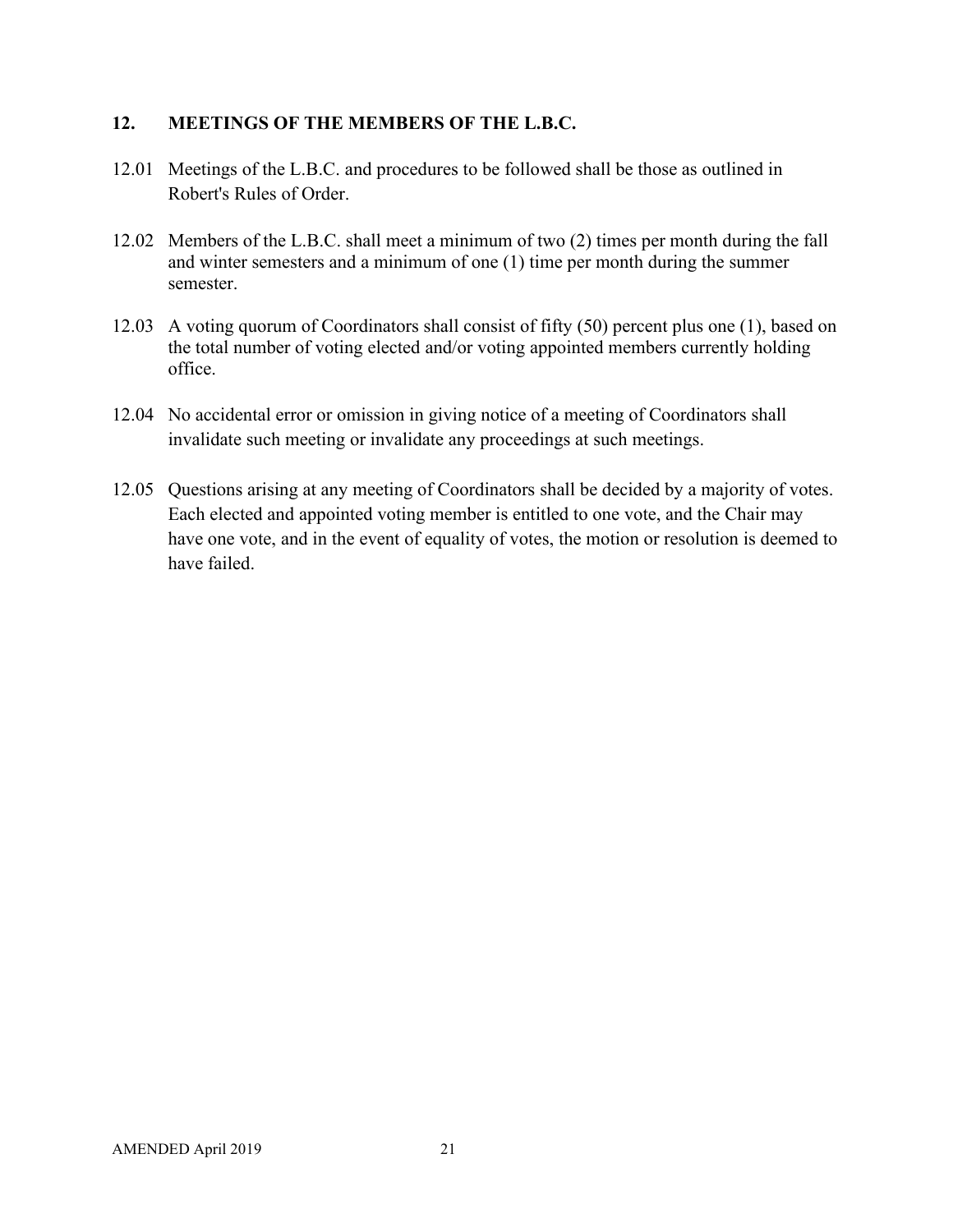#### **13. REMOVAL FROM OFFICE**

- 13.01 All officers (except the Executive Director) and councillors shall be required to resign from office under the following circumstances:
	- (a) Termination of S.S.F. membership;
	- (b) Inability to maintain required Cumulative or Program G.P.A.;
	- (c) Inability to serve a full term of office;
	- (d) If an officer or councillor fails to fulfill his duties and the motion is carried by a two-thirds majority of the Board at any meeting of the Board;
	- (e) If at any Board meeting a vote of non-confidence is moved against an officer or councillor and the motion carried by a two-thirds majority;
	- (f) Where, during his term of office, an officer or councillors is found to no longer be in good standing with Seneca College and the S.S.F.;
	- (g) Where, during his term of office, an officer fails to attend two (2) consecutive S.S.F.C. meetings without a minimum of 24 hours' notice or a legitimate reason or under exceptional circumstances;
	- (h) Where, during his term of office, an officer fails to attend three (3) S.S.F.C. meetings in total, without a minimum of 24 hours' notice or a legitimate reason or under exceptional circumstances;
	- (i) Where, during his term of office, a councillor fails to attend two (2) consecutive L.B.C. meetings without a minimum of 24 hours' notice or a legitimate reason or under exceptional circumstances;
	- (j) Where, during his term of office, a councillor fails to attend three (3) L.B.C. meetings in total, without a minimum of 24 hours' notice or a legitimate reason or under exceptional circumstances;
- 13.02 Upon occurrence of an officer or councillor removal from office, all Seneca College students shall be notified and invited to indicate their candidacy for the appropriate position. The vacant position shall be filled from the slate of nominated candidates by a vote of the existing Seneca college students.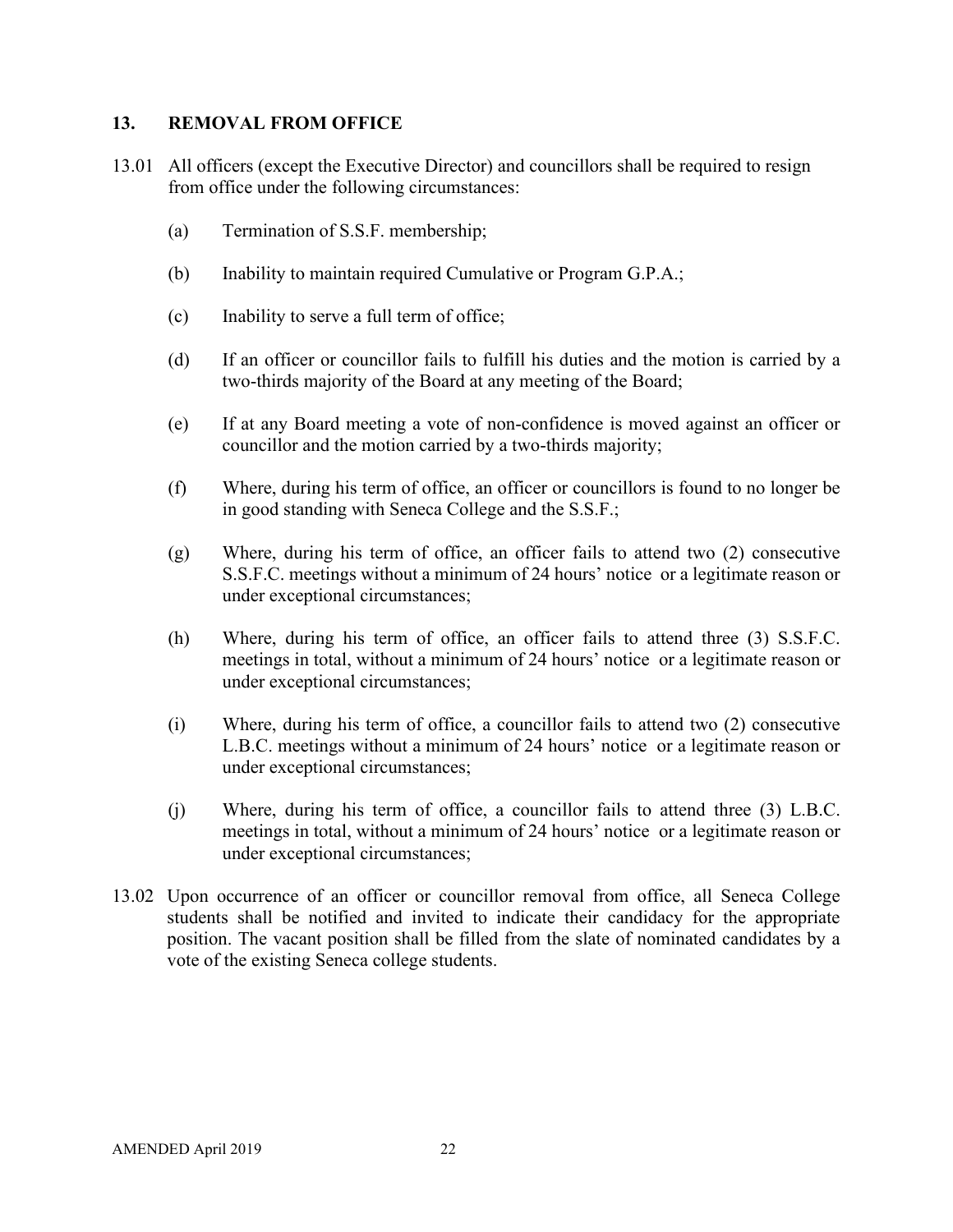# **14. INTERESTS OF BOARD OF DIRECTORS AND OFFICERS IN CONTRACTS AND ARRANGEMENTS**

- 14.01 Subject to the provisions of the Act and by-laws of the S.S.F., every director or officer who is in any way directly or indirectly interested in a proposed or existing contract or arrangement with the S.S.F. shall declare such interest at a meeting of the Board of Directors and/or S.S.F.C. in accordance with the Act and shall refrain from discussing or voting in respect of the contract or arrangement. Failure to declare such interest may result in automatic termination of his office forthwith and/or termination of the contract or arrangement.
- 14.02 Provided such disclosure and restraint are complied with and if not otherwise prohibited by law, no director or officer shall be disqualified by his office from contracting with the S.S.F., nor shall any such contract be liable to be voided, nor shall any director or officer so contracted be liable to account for any profit realized from such contract.
- 14.03 Any consideration offered by the contracting party shall be immediately forfeited to the S.S.F and shall be the property of the S.S.F.
- 14.04 The member or party that has so declared a conflict of interest shall be removed from any vote or decision process regarding the contract or matter in conflict.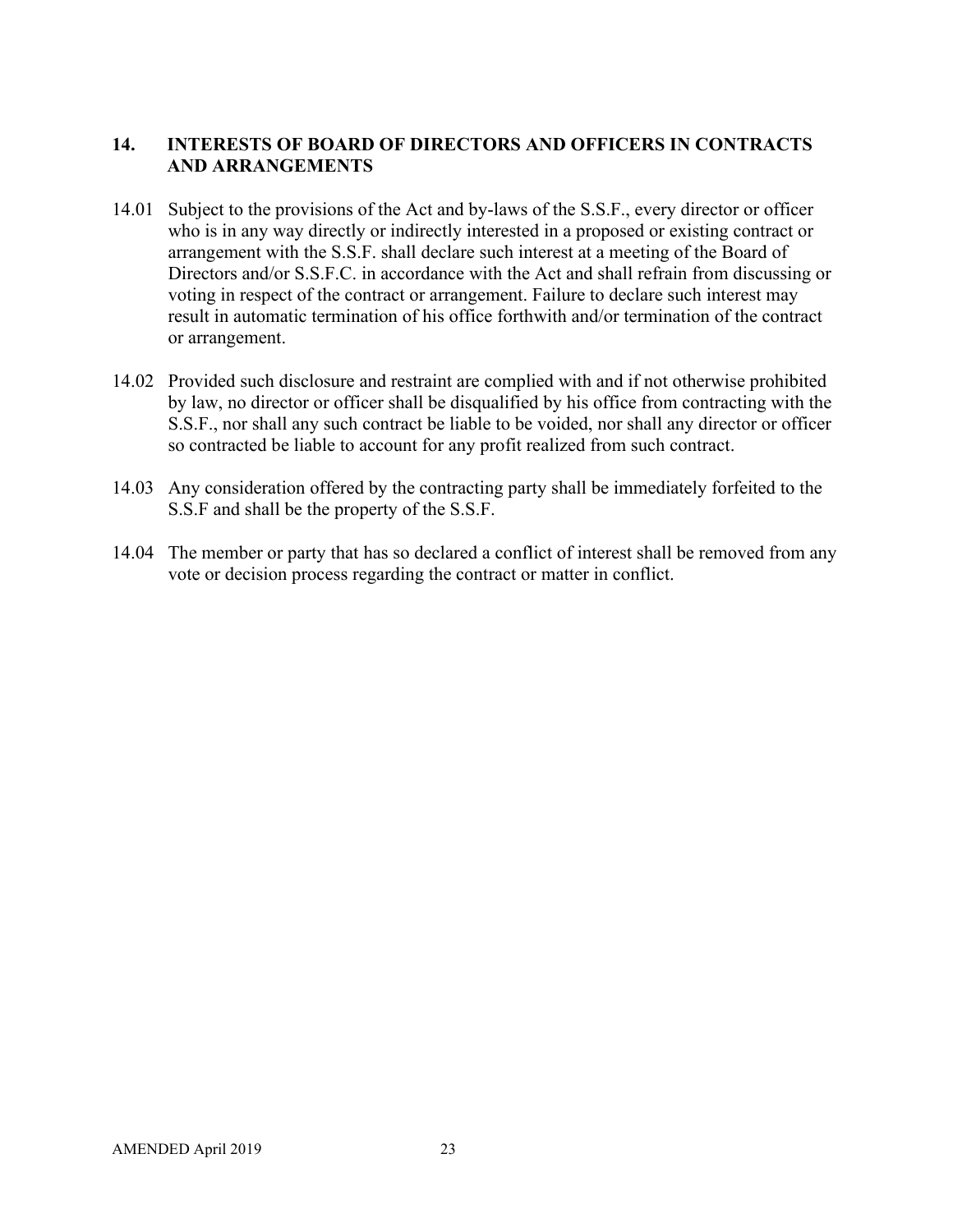#### **15. INDEMNITY OF BOARD DIRECTORS, OFFICERS AND COUNCILLORS**

- 15.01 Every Board Director, Officer and Coordinator of the S.S.F. and his heirs, executors, administrators and other legal personal representatives shall from time to time be indemnified and saved harmless out of the funds of the S.S.F. from and against:
	- (a) Provided that they act within the scope of authority given to them by the S.S.F., all costs, charges and expenses whatsoever which such Board Director, Officer or Coordinator may sustain or incur in any action or proceeding which is brought in respect of any act, or thing whatsoever done, or permitted by the Board Director, Officer or Coordinator in or about the execution of the duties of his office, except such costs, charges or expenses as are occasioned by the Board Director, Officer or Coordinator's own wilful neglect or default or breach of any duty or responsibility imposed upon him under the Act or under any other Statute.
- 15.02 Subject to the provisions of the Act and by-laws of the S.S.F., the Board shall purchase and maintain such insurance for the benefit of its Board Directors, Officers and Coordinators.
- 15.03 Upon request of any Board Director, Officer or Coordinator so insured, a copy of the insurance policy shall be provided to that Board Director, Officer or Coordinator.
- 15.04 No Board Director, Officer or Coordinator shall be liable for the acts, receipts, neglects or defaults of any other Board Director, Officer, Coordinator or employee, or for the insufficiency or deficiency of any security in or upon which any of the monies of the S.S.F. shall be in good faith invested, or for any loss or damage arising from the bankruptcy, insolvency or tortious act of any person, firm or corporation with whom or which monies, security or effects of the S.S.F. shall be deposited, or for any loss, conversion, misapplication or misappropriation of or any damage resulting from any dealings with any monies, securities or any other assets belonging to the S.S.F., or for any loss occasioned by any error of judgment or oversight on his or her part, or for any other loss, damage or misfortune whatsoever which may happen in the execution of the duties of his office in or relation thereto unless the same shall happen by or through his or her own wilful neglect or default.
- 15.05 The Board is hereby authorized from time to time to cause the S.S.F. to give indemnities to any Board Director, Officer, Coordinator or other person who has undertaken or is about to undertake any liability on behalf of the S.S.F.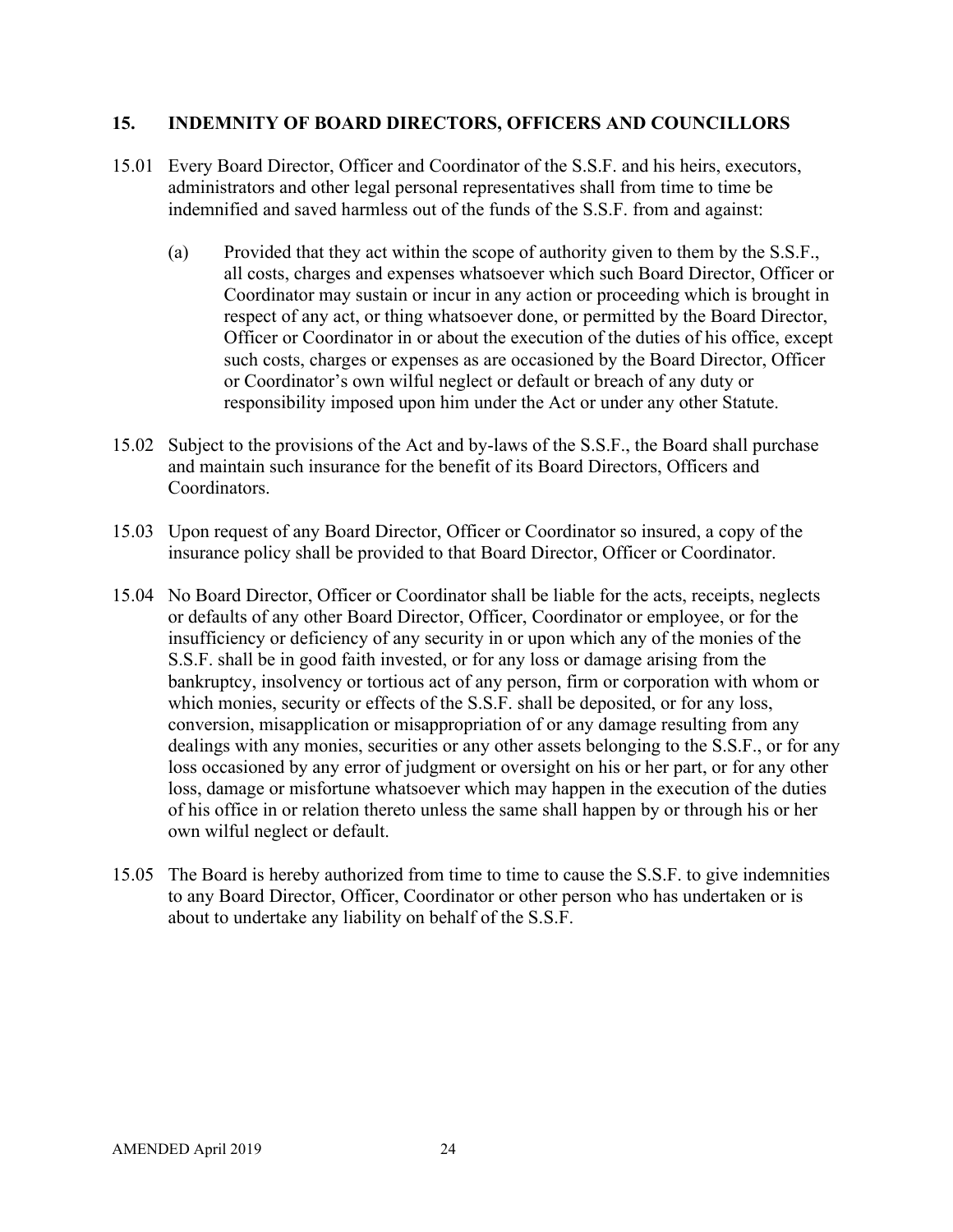#### **16. ELECTIONS**

- 16.01 An Election to appoint the elected members of the Board, S.S.F.C. and L.B.C. shall be held during the period of March  $1<sup>st</sup>$  to April  $30<sup>th</sup>$  in each year. The election shall be conducted in accordance with established policies and procedures as approved annually by the S.S.F. Board.
- 16.02 Chief Electoral Officer. The Board shall appoint a Chief Electoral Officer to administer the conduct of any election or by-election. In the event there is a change in appointment of the Chief Electoral Officer, the Chief Electoral Officer shall submit to the Board for approval a summary of the procedures used in conducting any election or by-election.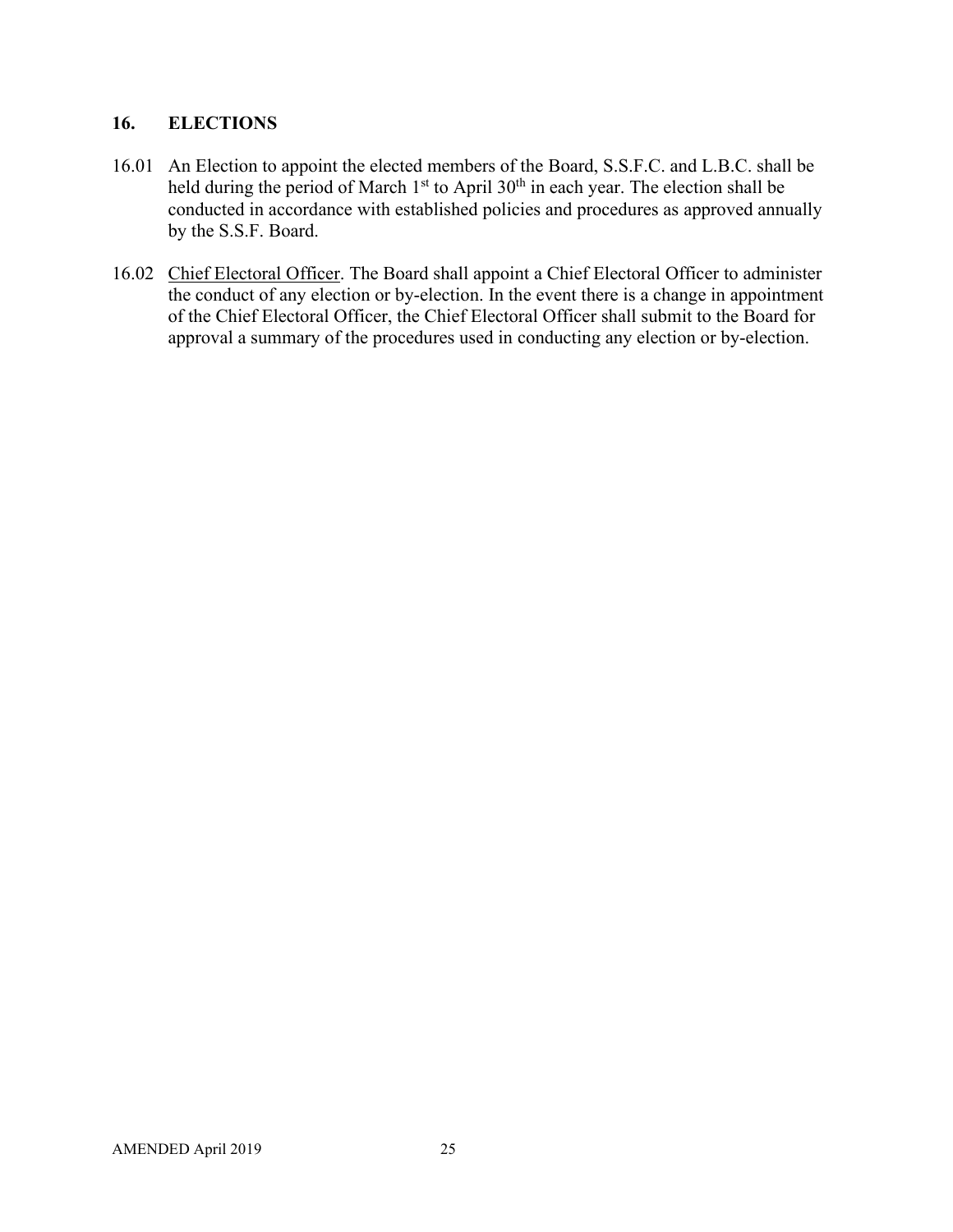# **17. AFFILIATES**

- 17.01 There shall be affiliate organizations of the S.S.F. who shall be accountable to the L.B.C. and/or the S.S.F.C., as the case may be, and be subject to the by-laws of the S.S.F.
- 17.02 All affiliates must be approved by the L.B.C. and/or S.S.F.C., as the case may be, and may include members who do not pay the membership fee.
- 17.03 The Executive members of any affiliate organization shall be S.S.F. members who are Membership fee Members, as set out in accordance with the by-laws.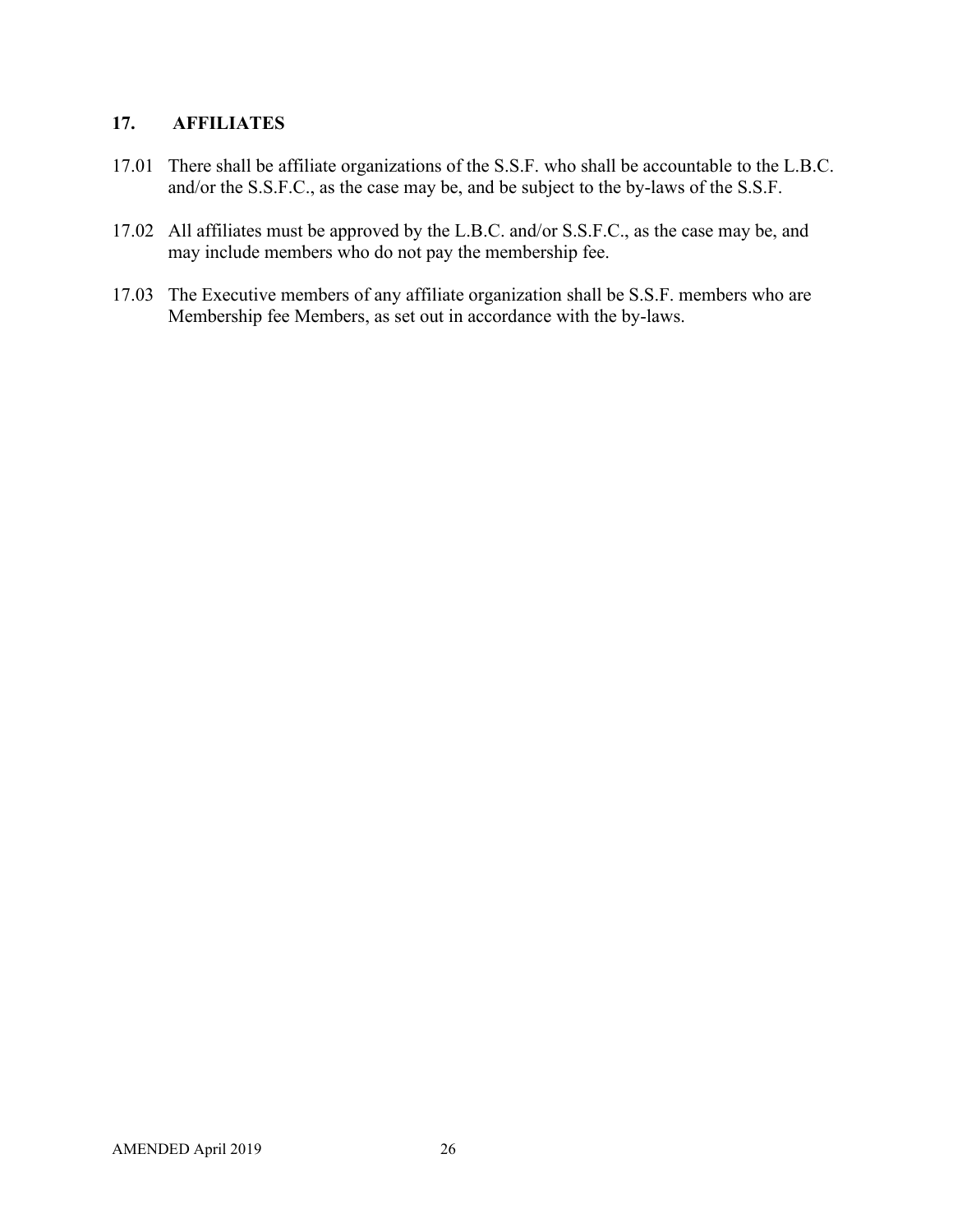# **18. COMMITTEES**

- 18.01 All Committees as sanctioned by the Board shall follow Robert's Rules of Order.
- 18.02 All Chairs or their designate of the various sanctioned Committees shall keep the Board informed of all matters concerning their particular committees.
- 18.03 All Chairs or their designate of any sanctioned Committee shall be the official representative of the Committee at the Board, L.B.C. or S.S.F.C.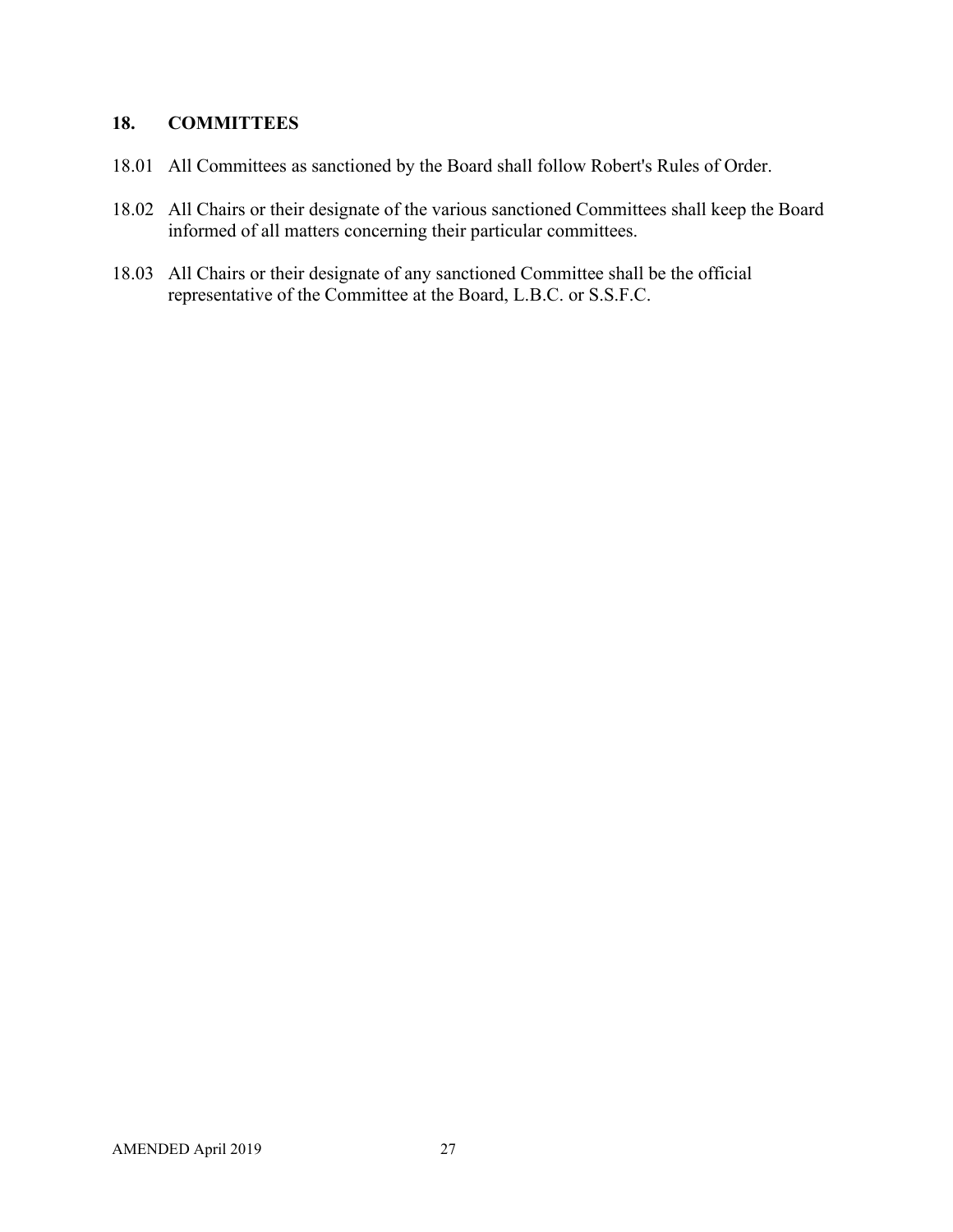#### **19. REFERENDA**

- 19.01 The Board may, at any time, initiate a referendum of the members on any issue.
- 19.02 Any active member may, at any time, initiate a referendum of the members on any issue by petitioning the Board in accordance with established policies and procedures as approved by the Board.
- 19.03 A referendum must be held in order to approve or reject S.S.F. admittance into a municipal, provincial, federal or international student-focused organization.
- 19.04 A referendum shall normally be held concurrently with the annual S.S.F. elections.
- 19.05 The Elections Committee shall administer any referenda that are introduced.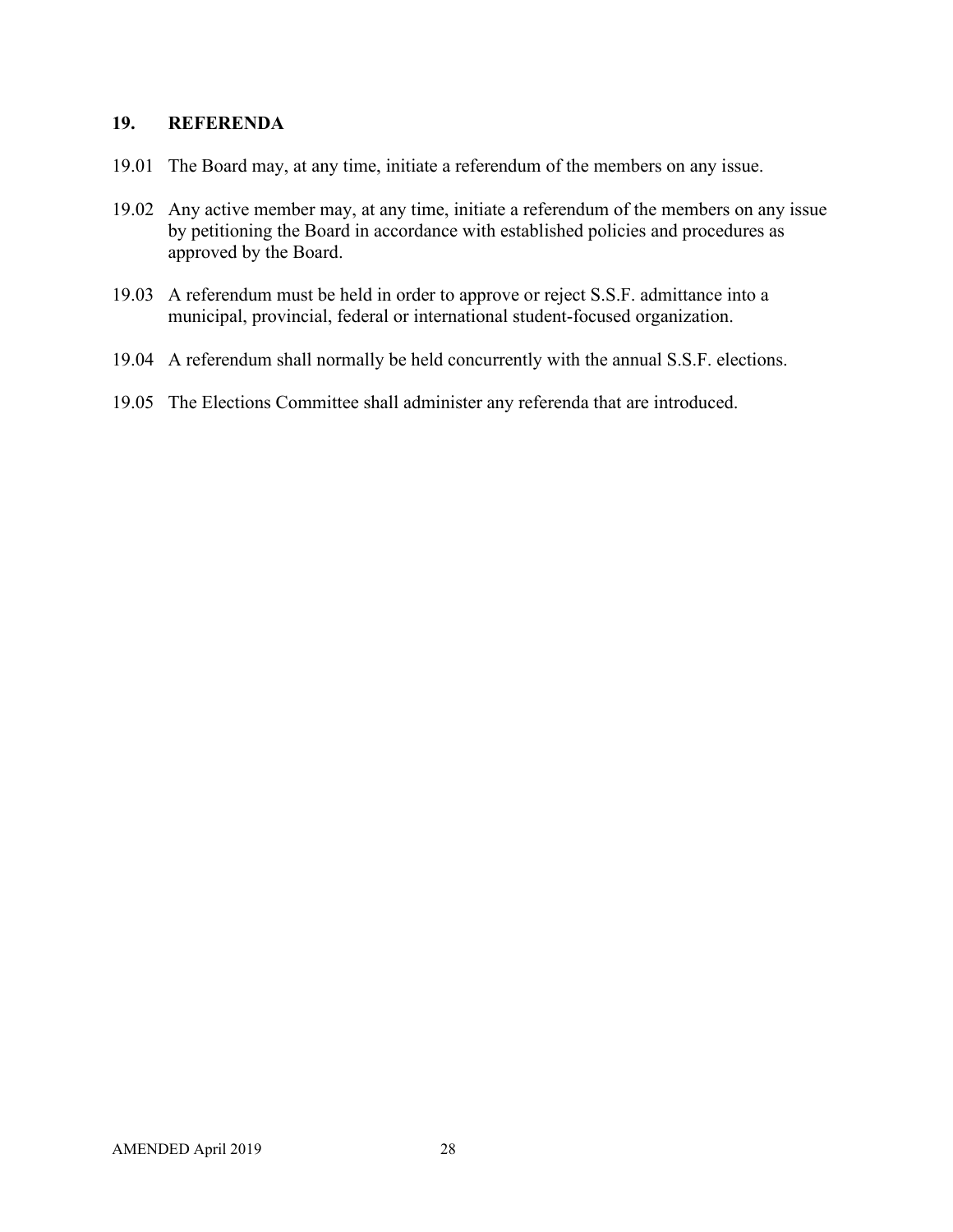# **20. FISCAL YEAR**

20.01 The fiscal year of the S.S.F. shall end on the 30th day of April in each year, unless determined otherwise by resolution of the Board and in accordance with law.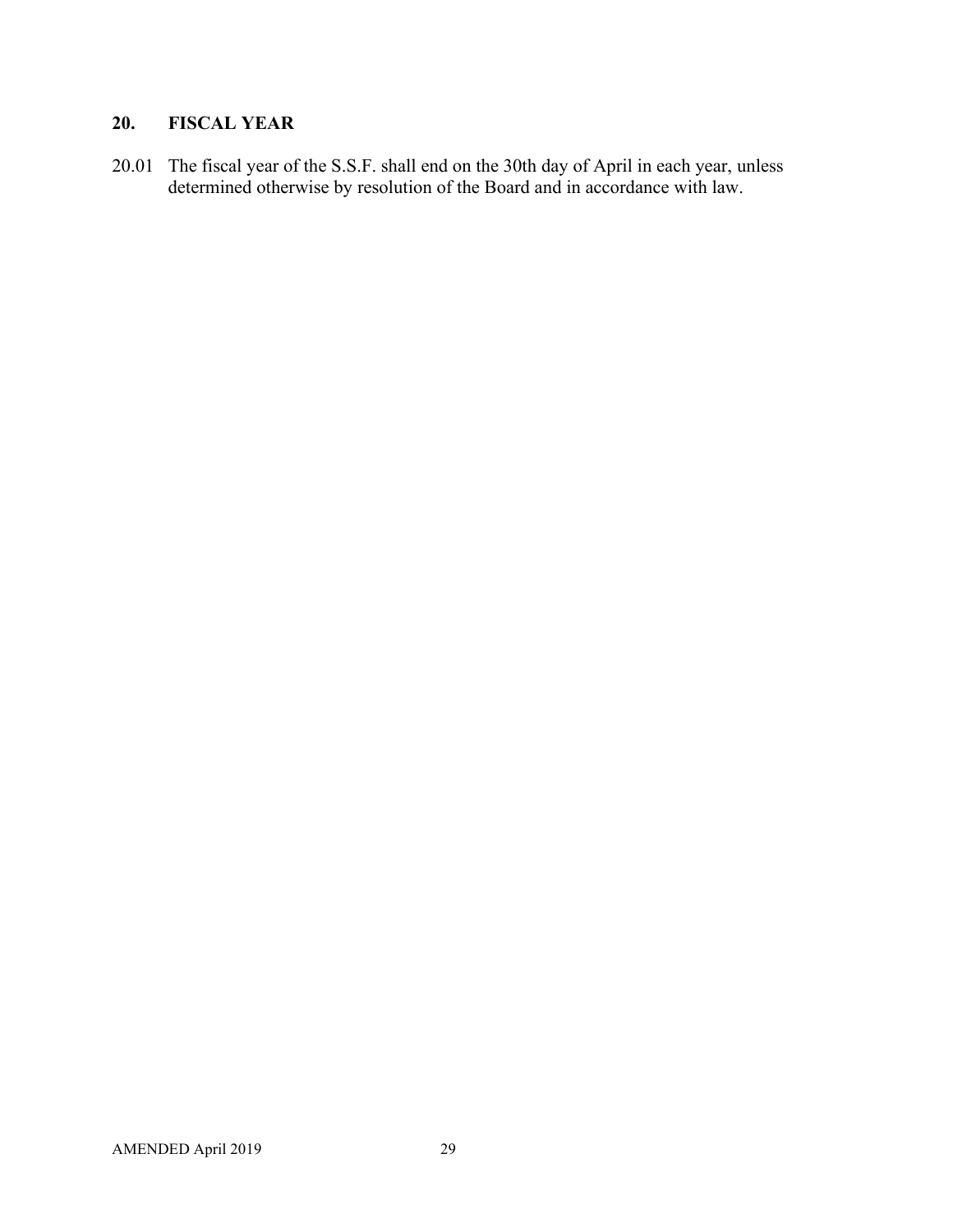## **21. FINANCIAL STATEMENTS**

- 21.01 The S.S.F. shall comply with the Financial Statement requirements of the Act, which are applicable to the S.S.F. Notwithstanding the generality of the foregoing; the S.S.F. shall cause to be prepared the following Financial Statements unless otherwise determined by the Board:
	- (a) Balance sheet;
	- (b) Statement of Income and Expenses;
	- (c) Statement of change and financial position.
- 21.02 The Financial Statements of the S.S.F. and the Auditor's Report thereon shall be published when available for distribution to members of the S.S.F. in accordance with the provisions hereof and shall be filed with the head office of the S.S.F not later than six (6) months following the end of the S.S.F's fiscal year.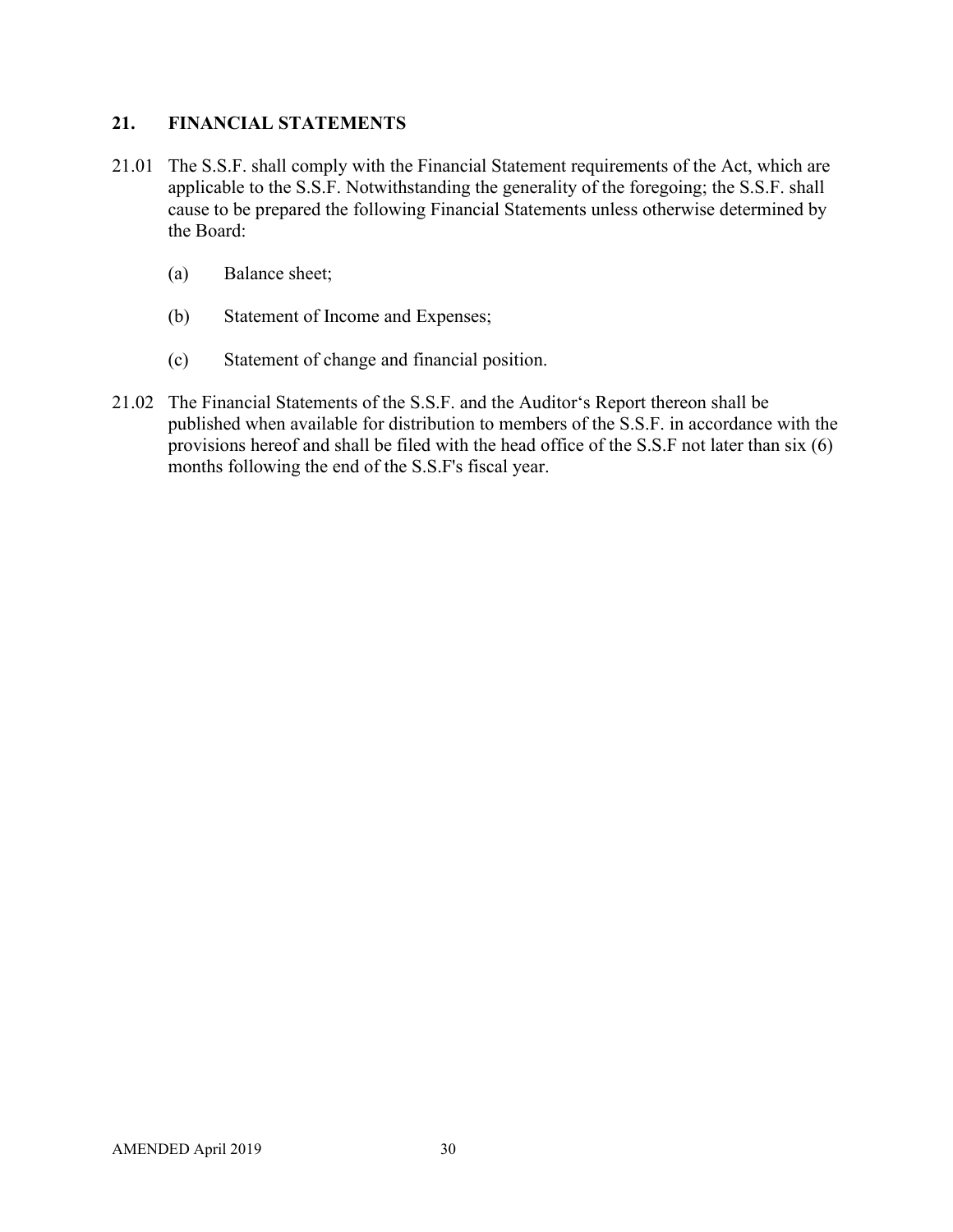# **22. BANKING, OPERATING BUDGETS AND SURPLUS/SHORTFALL**

22.01 The banking business of the S.S.F. or any part thereof, shall be transacted with such bank, trust company or other firm or body corporate as the Board may designate, appoint or authorize from time to time, and all such banking business, or any part thereof, shall be transacted on the S.S.F's behalf by such one or more officers or other persons as designated by the by-laws or as designated by the Board from time to time and to the extent thereby provided.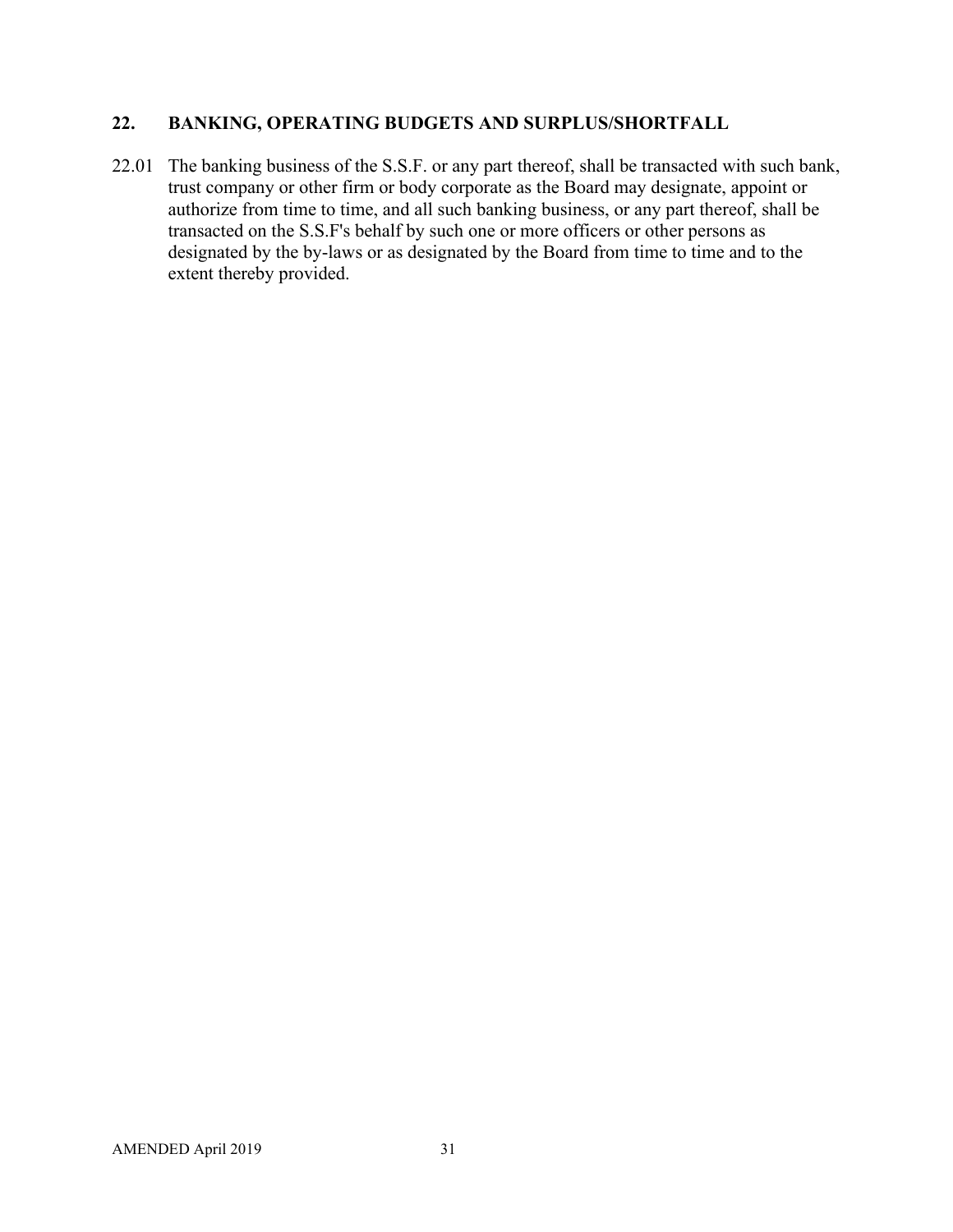## **23. EXECUTION OF INSTRUMENTS**

- 23.01 Instruments and/or any other documents affecting the S.S.F in any way and/or requiring an authorized signature of the S.S.F, shall be executed by the President (Chair of S.S.F.C) and/or Vice President and the Executive Director of the S.S.F or any designate thereof. The Board may at any time and from time to time direct the manner in which any person or persons by whom any particular instrument, class of instruments or instruments in general shall or may be signed. In the absence of specific Board resolutions, no document executed by any Officer other than herein set forth shall bind the S.S.F.; and any director, council member or officer reporting alone without specific authority to bind the S.S.F. shall be considered to have acted wilfully and shall be personally responsible for any damages suffered by the S.S.F. The corporate seal shall be affixed to any instruments where the seal is required. For the purpose of this section "instruments" include contracts, deeds, mortgages, transfers and assignments of any property of the S.S.F., proxies, obligations, certificates and any other documents.
- 23.02 The Board may, by resolution, determine other alternative signing authorities.
- 23.03 The Executive Director may determine their alternative signing authorities.
- 23.05 Instruments for a term shall not exceed three (3) years.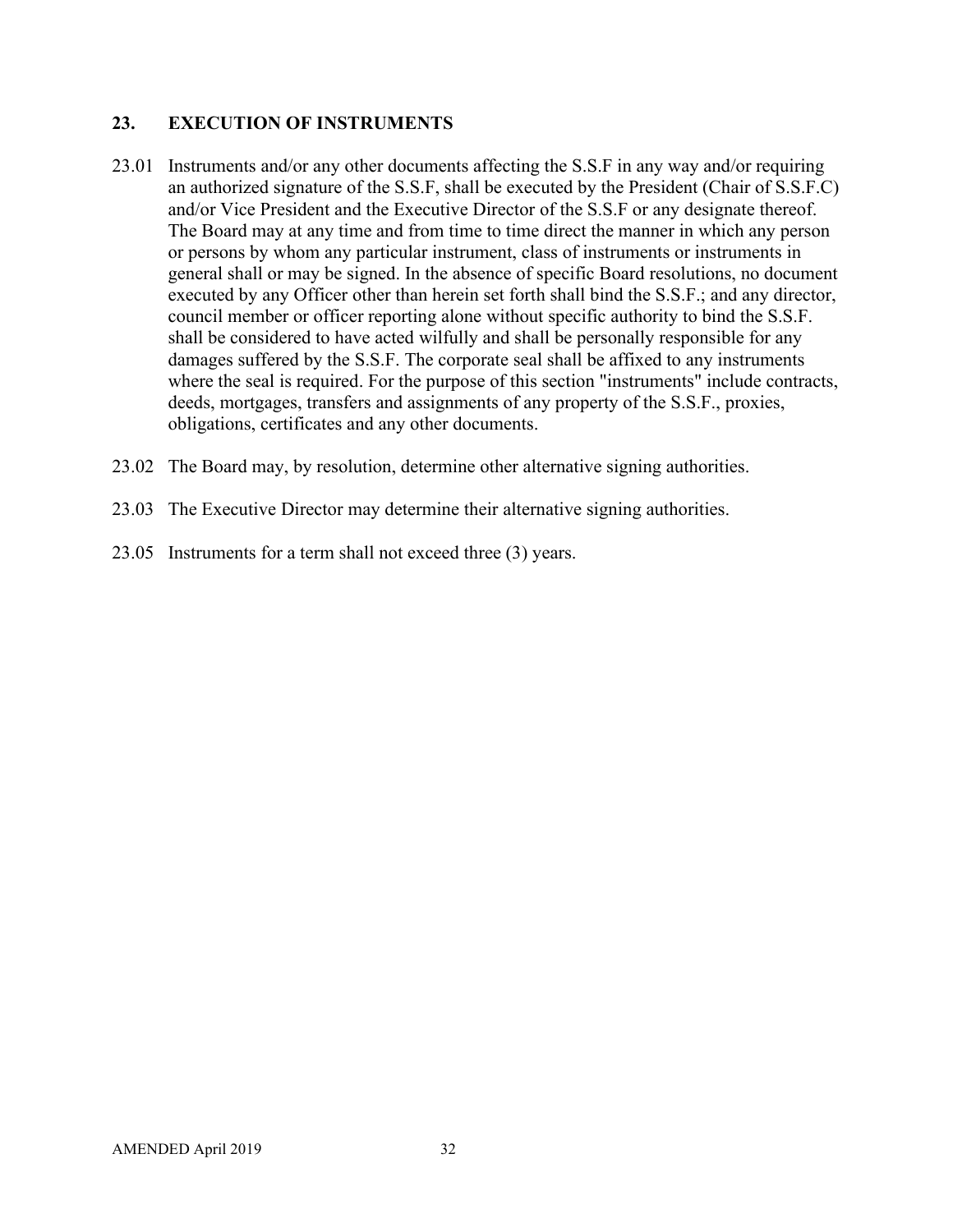#### **24. REMUNERATION**

- 24.01 The President shall be paid an annual salary as approved by the Board.
- 24.02 Voting L.B.C. members shall receive remuneration as approved by Board.
- 24.03 The allocation of any remuneration shall not place the S.S.F. in a deficit financial position.
- 24.04 Any L.B.C. or S.S.F.C. member shall be eligible for remuneration for the period they have served during the semester.
- 24.05 Approval of remuneration needs approval of two-thirds of the Board.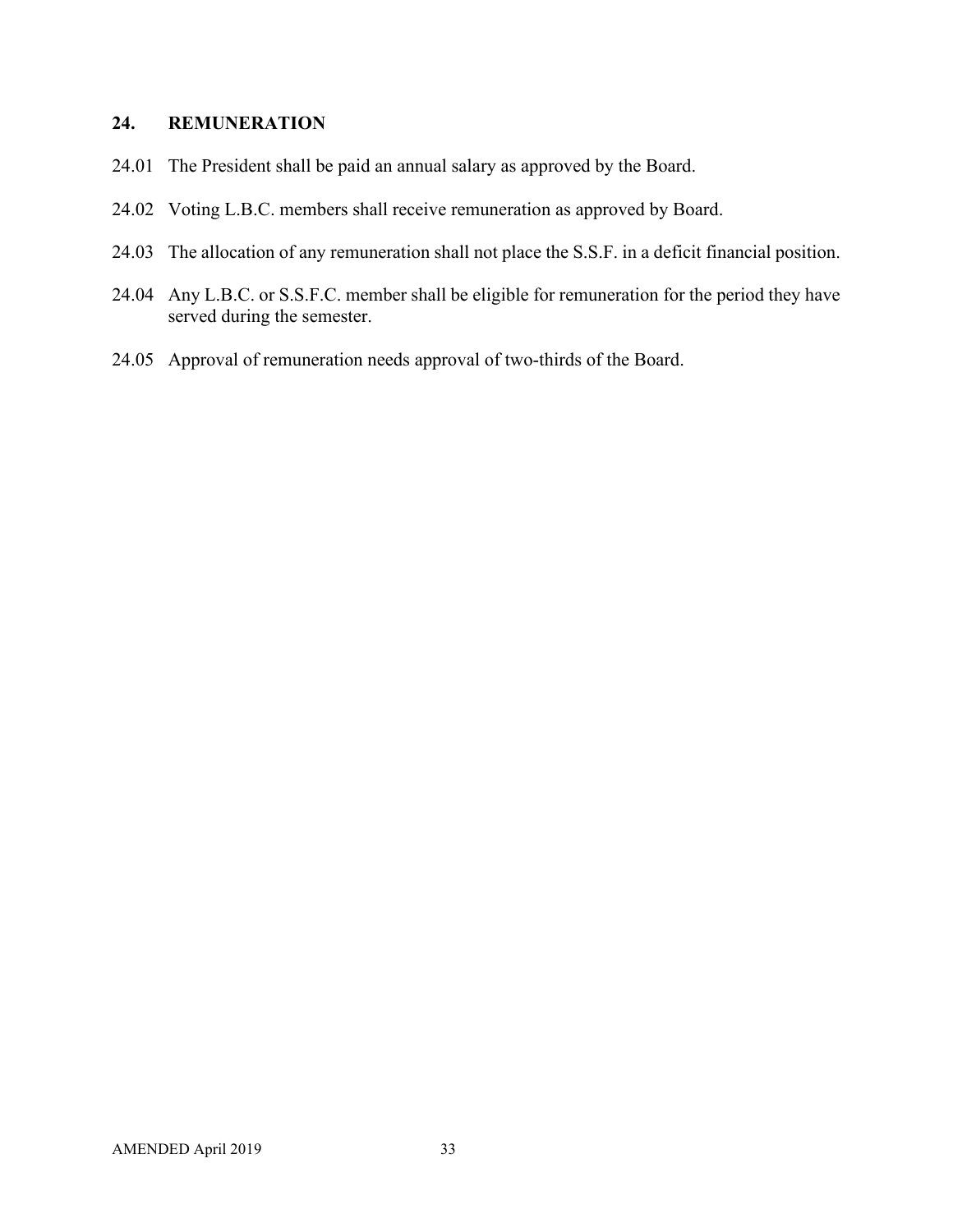## **25. AMENDMENTS OF BY-LAWS**

- 25.01 The Board may by resolution passed by two-thirds of the Board present and voting at a meeting make, amend or repeal any by-laws not contrary to Law, the Act or the Letters Patent that regulate the affairs of the S.S.F. Notice of a meeting of the Board called to consider such a resolution shall, in addition to the other requirements proposed by these by-laws, by given as follows:
	- (a) Notice of the full text of the proposed by-law amendment shall be given to each director at least fourteen (14) days prior to the date of the meeting called to consider same;
	- (b) Summary of the proposed by-law amendment shall be published in any or all informational and promotional media utilized or employed by the S.S.F. as the Board may by resolution designate, at least fifteen (15) days prior to the date of the meeting called to consider same and the full text thereof shall be available, without cost, to any member of the S.S.F. upon request at the offices of the S.S.F.